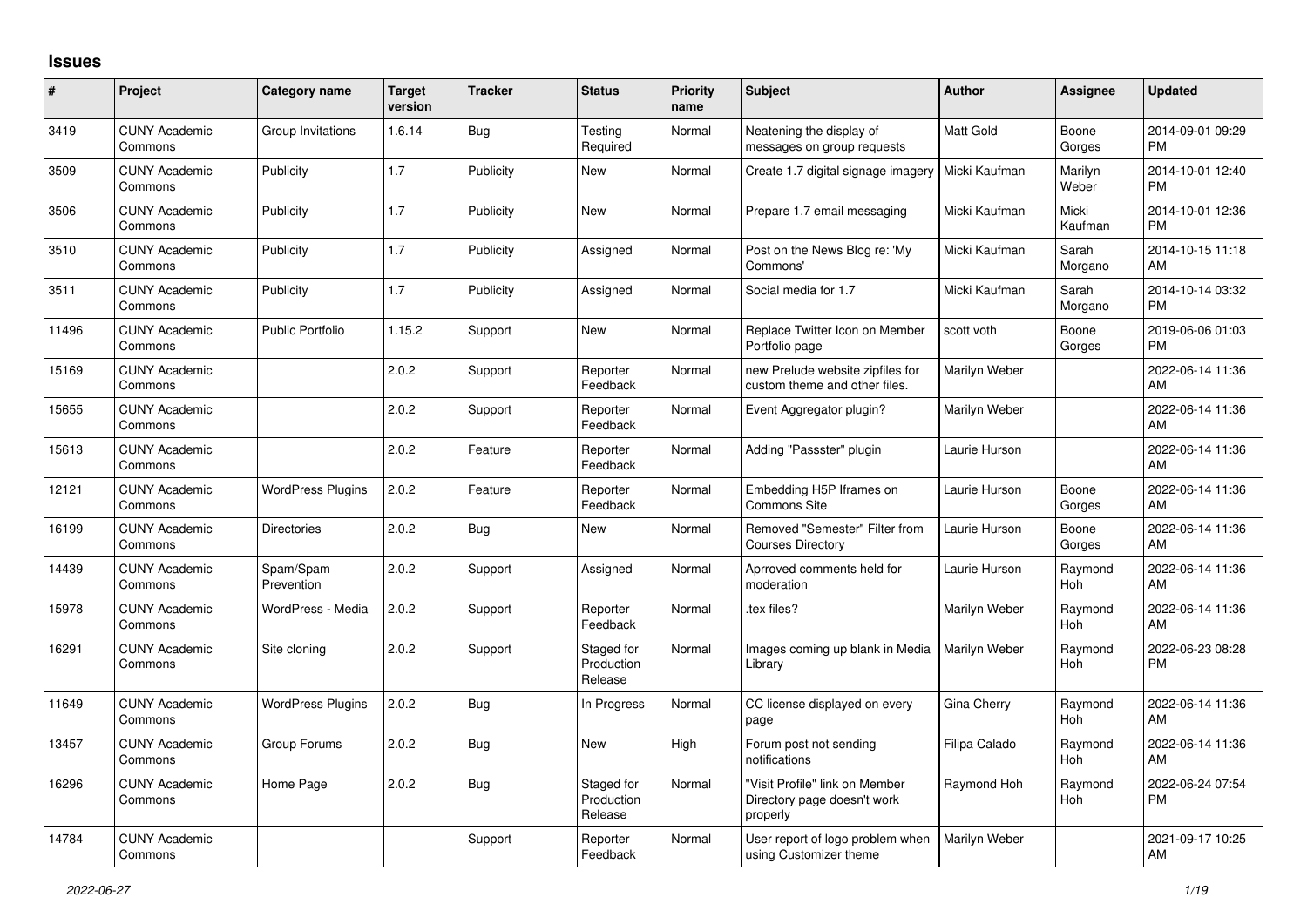| #     | Project                         | <b>Category name</b> | <b>Target</b><br>version | <b>Tracker</b> | <b>Status</b>        | Priority<br>name | <b>Subject</b>                                                         | Author                  | <b>Assignee</b>   | <b>Updated</b>                |
|-------|---------------------------------|----------------------|--------------------------|----------------|----------------------|------------------|------------------------------------------------------------------------|-------------------------|-------------------|-------------------------------|
| 15045 | <b>CUNY Academic</b><br>Commons |                      |                          | Support        | <b>New</b>           | Normal           | no result for KCeL in the search<br>box on the commons                 | Marilyn Weber           |                   | 2021-12-10 11:29<br>AM        |
| 15260 | <b>CUNY Academic</b><br>Commons |                      |                          | Support        | Reporter<br>Feedback | Normal           | Diacritical markings   European<br><b>Stages</b>                       | Marilyn Weber           |                   | 2022-02-04 08:16<br>AM        |
| 15370 | <b>CUNY Academic</b><br>Commons |                      |                          | Support        | Reporter<br>Feedback | Normal           | All-in-One Event Calendar?                                             | Marilyn Weber           |                   | 2022-02-17 11:03<br>AM        |
| 15565 | <b>CUNY Academic</b><br>Commons |                      |                          | Support        | New                  | Normal           | Events - send updates to an email<br>listserv                          | <b>Marilyn Weber</b>    |                   | 2022-03-10 01:06<br><b>PM</b> |
| 15685 | <b>CUNY Academic</b><br>Commons |                      |                          | Support        | <b>New</b>           | High             | problem with chrome?                                                   | Marilyn Weber           |                   | 2022-04-25 03:40<br><b>PM</b> |
| 16099 | <b>CUNY Academic</b><br>Commons |                      |                          | Support        | Reporter<br>Feedback | Normal           | request for Newsletter Glue                                            | Marilyn Weber           |                   | 2022-05-13 12:14<br><b>PM</b> |
| 16290 | <b>CUNY Academic</b><br>Commons |                      |                          | Feature        | Reporter<br>Feedback | Normal           | Add Table Of Contents Block<br>plug-in                                 | Raffi<br>Khatchadourian |                   | 2022-06-24 10:26<br>AM        |
| 14792 | <b>CUNY Academic</b><br>Commons |                      |                          | Bug            | <b>New</b>           | Normal           | Inconsistent email notifications<br>from gravity forms                 | Raffi<br>Khatchadourian |                   | 2021-10-04 01:50<br><b>PM</b> |
| 14936 | <b>CUNY Academic</b><br>Commons |                      |                          | <b>Bug</b>     | <b>New</b>           | Normal           | Commons websites blocked by<br>SPS campus network                      | Laurie Hurson           |                   | 2021-11-03 03:57<br><b>PM</b> |
| 14940 | <b>CUNY Academic</b><br>Commons |                      |                          | Bug            | <b>New</b>           | Normal           | Discrepancy between Commons<br>profile "sites" and actual # of sites   | Laurie Hurson           |                   | 2021-11-08 11:09<br>AM        |
| 15757 | <b>CUNY Academic</b><br>Commons |                      |                          | Bug            | <b>New</b>           | Normal           | Members # do not match                                                 | Laurie Hurson           |                   | 2022-03-30 04:52<br><b>PM</b> |
| 16255 | <b>CUNY Academic</b><br>Commons | WordPress (misc)     |                          | Bug            | <b>New</b>           | Normal           | Need to define 'MULTISITE'<br>constant in wp-config.php                | Raymond Hoh             |                   | 2022-06-19 09:31<br>AM        |
| 16294 | <b>CUNY Academic</b><br>Commons |                      |                          | <b>Bug</b>     | <b>New</b>           | Urgent           | CAC is down                                                            | Raffi<br>Khatchadourian |                   | 2022-06-27 02:00<br><b>PM</b> |
| 2577  | NYCDH Community<br>Site         |                      |                          | Feature        | Assigned             | Low              | Investigate Potential to Add Links<br>to the Forum                     | <b>Mark Newton</b>      | Alex Gil          | 2013-05-16 09:40<br><b>PM</b> |
| 2576  | <b>NYCDH Community</b><br>Site  |                      |                          | Bug            | Hold                 | Low              | Test Next Button in Javascript<br><b>Tutorial Under Activities</b>     | <b>Mark Newton</b>      | Alex Gil          | 2013-05-18 02:55<br><b>PM</b> |
| 11968 | JustPublics@365<br>MediaCamp    |                      |                          | Feature        | <b>New</b>           | Normal           | Nanoscience Retractable Display<br>Unit                                | Donald Cherry           | Bonnie<br>Eissner | 2021-02-19 08:50<br>AM        |
| 15767 | <b>CUNY Academic</b><br>Commons | WordPress (misc)     |                          | Support        | New                  | Normal           | Site loading slowly                                                    | scott voth              | Boone<br>Gorges   | 2022-04-04 08:56<br><b>PM</b> |
| 14908 | <b>CUNY Academic</b><br>Commons | Performance          |                          | Bug            | <b>New</b>           | Normal           | Stale object cache on cdev                                             | Raymond Hoh             | Boone<br>Gorges   | 2021-12-07 09:45<br>AM        |
| 2618  | <b>NYCDH Community</b><br>Site  |                      |                          | Bug            | Assigned             | Low              | Mark blogs as spam when created   Matt Gold<br>by users marked as spam |                         | Boone<br>Gorges   | 2013-06-09 11:38<br>PM        |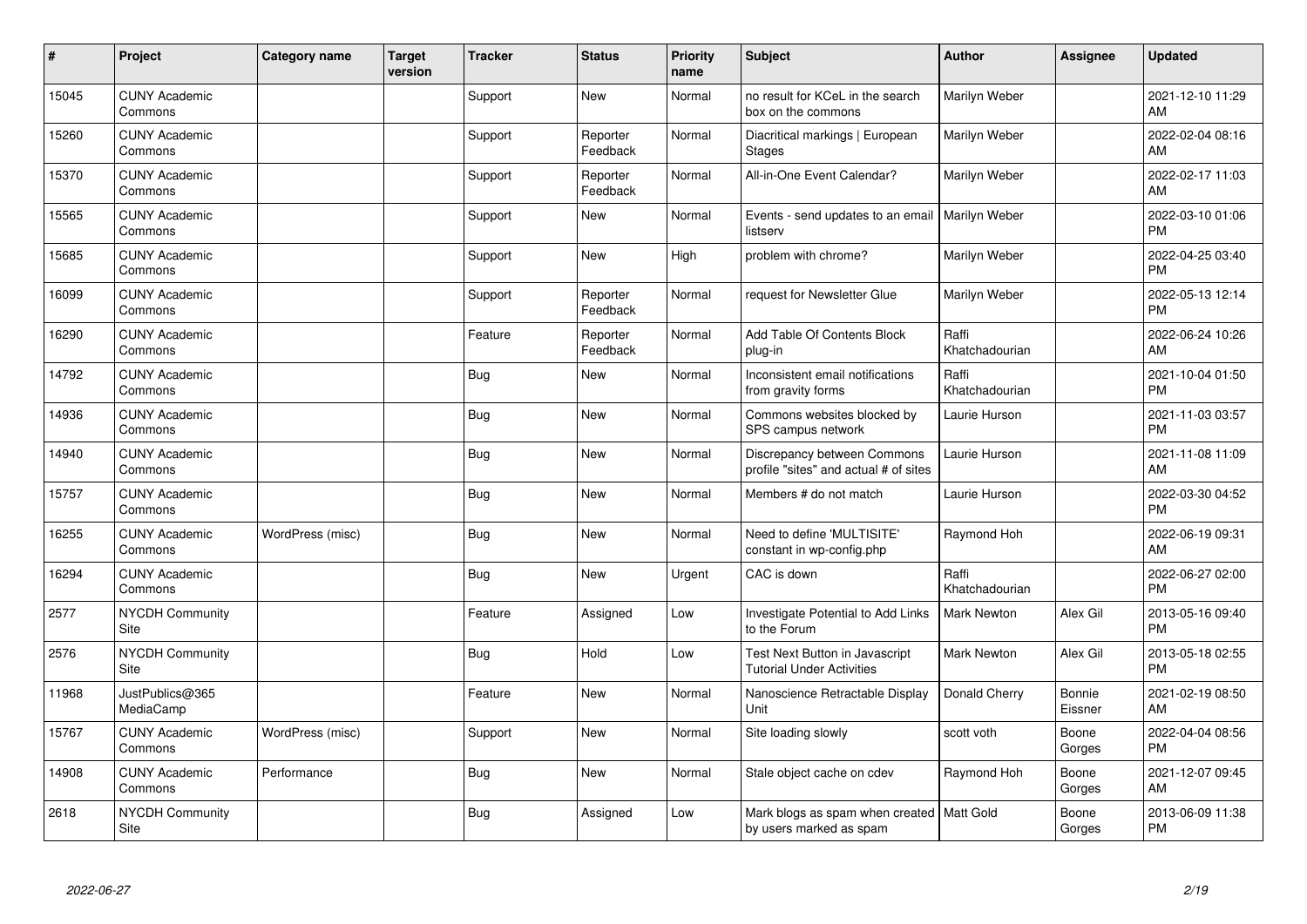| #     | Project                                                                 | <b>Category name</b>           | Target<br>version | <b>Tracker</b> | <b>Status</b>        | <b>Priority</b><br>name | <b>Subject</b>                                          | <b>Author</b>           | <b>Assignee</b>       | <b>Updated</b>                |
|-------|-------------------------------------------------------------------------|--------------------------------|-------------------|----------------|----------------------|-------------------------|---------------------------------------------------------|-------------------------|-----------------------|-------------------------------|
| 12062 | AD/O365 Transition<br>from NonMatric to<br><b>Matriculated Students</b> |                                |                   | Feature        | In Progress          | Normal                  | create solution and console<br>project                  | Emilio Rodriguez        | Emilio<br>Rodriguez   | 2019-11-12 03:56<br><b>PM</b> |
| 2573  | <b>NYCDH Community</b><br>Site                                          |                                |                   | Feature        | Reporter<br>Feedback | Normal                  | Add dh nyc twitter list feed to site                    | <b>Mark Newton</b>      | Matt Gold             | 2013-05-16 11:42<br><b>PM</b> |
| 16110 | <b>CUNY Academic</b><br>Commons                                         |                                |                   | Support        | Reporter<br>Feedback | Normal                  | remove Creative Commons<br>license from pages?          | Marilyn Weber           | Raymond<br>Hoh        | 2022-05-17 06:11<br><b>PM</b> |
| 2571  | NYCDH Community<br>Site                                                 |                                |                   | Feature        | Assigned             | Normal                  | Add Google custom search box to<br>homepage             | <b>Mark Newton</b>      | Raymond<br>Hoh        | 2013-05-18 07:49<br><b>PM</b> |
| 2574  | <b>NYCDH Community</b><br>Site                                          |                                |                   | Feature        | Assigned             | Normal                  | Add Way to Upload Files to<br>Groups                    | <b>Mark Newton</b>      | Raymond<br><b>Hoh</b> | 2013-05-18 07:46<br><b>PM</b> |
| 15516 | <b>CUNY Academic</b><br>Commons                                         | <b>WordPress Plugins</b>       |                   | Bug            | Reporter<br>Feedback | Normal                  | Can't publish or save draft of post<br>on wordpress.com | Raffi<br>Khatchadourian | Raymond<br>Hoh        | 2022-03-02 05:52<br><b>PM</b> |
| 16177 | <b>CUNY Academic</b><br>Commons                                         | Reply By Email                 |                   | <b>Bug</b>     | New                  | Normal                  | Switch to Inbound mode for RBE                          | Raymond Hoh             | Raymond<br><b>Hoh</b> | 2022-05-30 04:32<br><b>PM</b> |
| 16245 | <b>CUNY Academic</b><br>Commons                                         | WordPress (misc)               |                   | Bug            | Reporter<br>Feedback | Normal                  | Save Button missing on<br>WordPress Profile page        | scott voth              | Raymond<br>Hoh        | 2022-06-16 03:09<br><b>PM</b> |
| 8992  | <b>NYCDH Community</b><br>Site                                          |                                |                   | Bug            | Assigned             | Normal                  | Multiple RBE error reports                              | Matt Gold               | Raymond<br>Hoh        | 2017-12-11 05:43<br><b>PM</b> |
| 15883 | <b>CUNY Academic</b><br>Commons                                         |                                | 2.1.0             | Feature        | <b>New</b>           | Normal                  | Release BPGES update                                    | Boone Gorges            | Boone<br>Gorges       | 2022-05-26 10:39<br>AM        |
| 13891 | <b>CUNY Academic</b><br>Commons                                         | Internal Tools and<br>Workflow | 2.1.0             | Feature        | New                  | Normal                  | Migrate automated linting to<br>GitHub Actions          | Boone Gorges            | Jeremy Felt           | 2022-05-26 10:45<br>AM        |
| 15194 | <b>CUNY Academic</b><br>Commons                                         | Internal Tools and<br>Workflow | 2.1.0             | Feature        | <b>New</b>           | Normal                  | PHPCS sniff for un-restored<br>switch to blog() calls   | Boone Gorges            | Jeremy Felt           | 2022-05-26 10:45<br>AM        |
| 13946 | <b>CUNY Academic</b><br>Commons                                         | <b>WordPress Plugins</b>       | 2.1.0             | Support        | Assigned             | Normal                  | <b>Custom Embed handler For</b><br>OneDrive files       | scott voth              | Raymond<br>Hoh        | 2022-05-26 10:46<br>AM        |
| 10439 | <b>CUNY Academic</b><br>Commons                                         | Design                         | 2.1.0             | Design/UX      | New                  | Normal                  | <b>Create Style Guide for Commons</b>                   | Sonja Leix              | Sara Cannon           | 2022-06-23 06:20<br><b>PM</b> |
| 11843 | <b>CUNY Academic</b><br>Commons                                         | WordPress (misc)               | Future<br>release | Design/UX      | New                  | Normal                  | Tweaking the Gutenberg Editor<br>Interface              | Laurie Hurson           |                       | 2022-04-26 12:00<br><b>PM</b> |
| 11788 | <b>CUNY Academic</b><br>Commons                                         | <b>WordPress Plugins</b>       | Future<br>release | Support        | Reporter<br>Feedback | Normal                  | Plugin Request - Browse Aloud                           | scott voth              |                       | 2019-09-24 08:42<br>AM        |
| 364   | <b>CUNY Academic</b><br>Commons                                         | <b>WordPress Plugins</b>       | Future<br>release | Feature        | <b>New</b>           | Normal                  | <b>Bulletin Board</b>                                   | Matt Gold               |                       | 2015-01-05 08:50<br><b>PM</b> |
| 5199  | <b>CUNY Academic</b><br>Commons                                         | Social Paper                   | Future<br>release | Feature        | New                  | Normal                  | add tables to the SP editor                             | Marilyn Weber           |                       | 2016-10-24 11:27<br>AM        |
| 5205  | <b>CUNY Academic</b><br>Commons                                         | Social Paper                   | Future<br>release | Feature        | <b>New</b>           | Normal                  | Social Paper folders                                    | Marilyn Weber           |                       | 2016-02-11 10:24<br><b>PM</b> |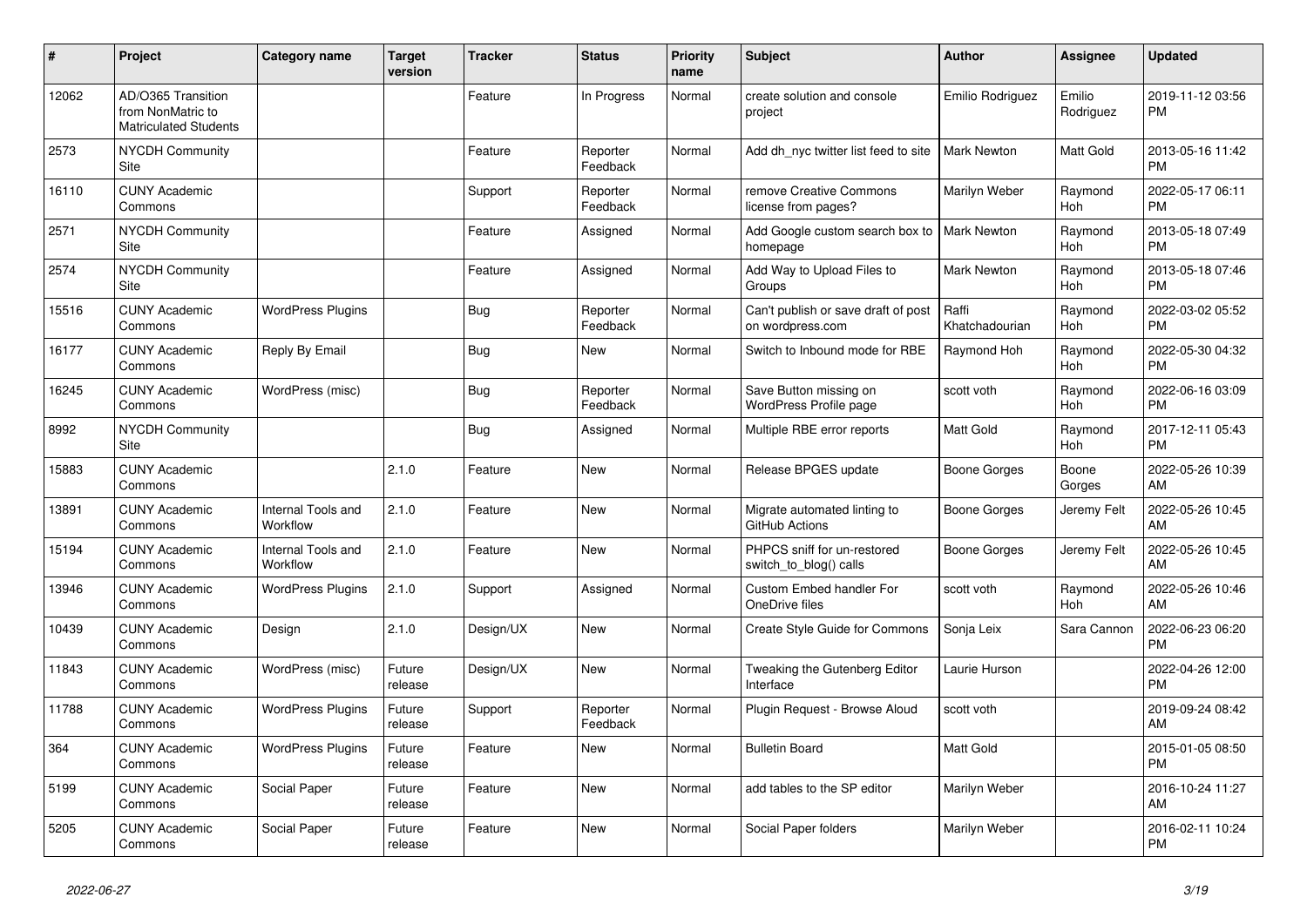| #     | Project                         | <b>Category name</b>       | <b>Target</b><br>version | <b>Tracker</b> | <b>Status</b>        | <b>Priority</b><br>name | Subject                                                                                                      | Author                  | <b>Assignee</b> | <b>Updated</b>                |
|-------|---------------------------------|----------------------------|--------------------------|----------------|----------------------|-------------------------|--------------------------------------------------------------------------------------------------------------|-------------------------|-----------------|-------------------------------|
| 5489  | <b>CUNY Academic</b><br>Commons | Social Paper               | Future<br>release        | Feature        | <b>New</b>           | Normal                  | Asc/desc sorting for Social Paper<br>directories                                                             | <b>Boone Gorges</b>     |                 | 2016-04-21 10:06<br><b>PM</b> |
| 5992  | <b>CUNY Academic</b><br>Commons | <b>Email Notifications</b> | Future<br>release        | Feature        | New                  | Normal                  | Changing the From line of<br>autogenerated blog emails                                                       | Marilyn Weber           |                 | 2018-09-27 05:19<br><b>PM</b> |
| 6332  | <b>CUNY Academic</b><br>Commons | WordPress (misc)           | Future<br>release        | Feature        | New                  | Normal                  | Allow uploaded files to be marked<br>as private in an ad hoc way                                             | <b>Boone Gorges</b>     |                 | 2016-10-17 11:41<br><b>PM</b> |
| 9720  | <b>CUNY Academic</b><br>Commons | Authentication             | Future<br>release        | Feature        | <b>New</b>           | Normal                  | The Commons should be an<br>oAuth provider                                                                   | Boone Gorges            |                 | 2019-03-01 02:04<br><b>PM</b> |
| 10380 | <b>CUNY Academic</b><br>Commons | WordPress (misc)           | Future<br>release        | Feature        | In Progress          | Normal                  | Remove blacklisted plugins                                                                                   | Boone Gorges            |                 | 2022-04-26 12:00<br><b>PM</b> |
| 11131 | <b>CUNY Academic</b><br>Commons |                            | Future<br>release        | Feature        | Reporter<br>Feedback | Normal                  | Image Annotation Plugins                                                                                     | Laurie Hurson           |                 | 2019-02-26 11:33<br>AM        |
| 11860 | <b>CUNY Academic</b><br>Commons | Registration               | Future<br>release        | Feature        | New                  | Normal                  | Ensure Students Are Aware They<br>Can Use Aliases At Registration                                            | scott voth              |                 | 2019-09-24 08:46<br>AM        |
| 13048 | <b>CUNY Academic</b><br>Commons | Shortcodes and<br>embeds   | Future<br>release        | Feature        | New                  | Normal                  | Jupyter Notebooks support                                                                                    | Boone Gorges            |                 | 2020-07-14 11:46<br>AM        |
| 13650 | <b>CUNY Academic</b><br>Commons | Group Library              | Future<br>release        | Feature        | New                  | Normal                  | Forum Attachments in Group<br>Library                                                                        | Laurie Hurson           |                 | 2021-11-19 12:30<br><b>PM</b> |
| 5488  | <b>CUNY Academic</b><br>Commons | Social Paper               | Future<br>release        | Bug            | New                  | Normal                  | Add a "last edited by" field to<br>Social Paper group directories                                            | Boone Gorges            |                 | 2016-04-21 10:05<br><b>PM</b> |
| 6356  | <b>CUNY Academic</b><br>Commons | <b>WordPress Plugins</b>   | Future<br>release        | Bug            | Reporter<br>Feedback | Low                     | Should Subscribe2 be<br>deprecated?                                                                          | Luke Waltzer            |                 | 2017-03-20 12:20<br><b>PM</b> |
| 6755  | <b>CUNY Academic</b><br>Commons | WordPress (misc)           | Future<br>release        | <b>Bug</b>     | New                  | Normal                  | Cannot Deactivate Plugin                                                                                     | Laura Kane              |                 | 2016-11-16 01:12<br><b>PM</b> |
| 11024 | <b>CUNY Academic</b><br>Commons | WordPress (misc)           | Future<br>release        | Bug            | New                  | Normal                  | Subsites should not show "you<br>should update your .htaccess<br>now" notice after permalink<br>setting save | <b>Boone Gorges</b>     |                 | 2019-01-28 01:35<br><b>PM</b> |
| 11392 | <b>CUNY Academic</b><br>Commons |                            | Future<br>release        | <b>Bug</b>     | <b>New</b>           | Normal                  | Migrate users away from<br><b>StatPress</b>                                                                  | <b>Boone Gorges</b>     |                 | 2019-04-23 03:53<br><b>PM</b> |
| 12573 | <b>CUNY Academic</b><br>Commons | <b>WordPress Plugins</b>   | Future<br>release        | Bug            | New                  | Normal                  | <b>CommentPress Core Issues</b>                                                                              | scott voth              |                 | 2020-03-24 04:32<br><b>PM</b> |
| 4592  | <b>CUNY Academic</b><br>Commons | Events                     | Future<br>release        | Design/UX      | New                  | Normal                  | Event Creation - Venue Dropdown   Samantha Raddatz<br>Slow                                                   |                         | Boone<br>Gorges | 2015-09-14 04:56<br><b>PM</b> |
| 4903  | <b>CUNY Academic</b><br>Commons | Events                     | Future<br>release        | Design/UX      | Assigned             | Normal                  | Improving visual appearance of<br>event calendars                                                            | Matt Gold               | Boone<br>Gorges | 2016-10-13 11:51<br>AM        |
| 5182  | <b>CUNY Academic</b><br>Commons | Social Paper               | Future<br>release        | Design/UX      | New                  | Normal                  | "Publishing" a private paper on<br>social paper?                                                             | Raffi<br>Khatchadourian | Boone<br>Gorges | 2016-10-13 04:12<br><b>PM</b> |
| 6014  | <b>CUNY Academic</b><br>Commons | Publicity                  | Future<br>release        | Publicity      | Reporter<br>Feedback | Normal                  | Google search listing                                                                                        | Matt Gold               | Boone<br>Gorges | 2016-09-21 03:48<br><b>PM</b> |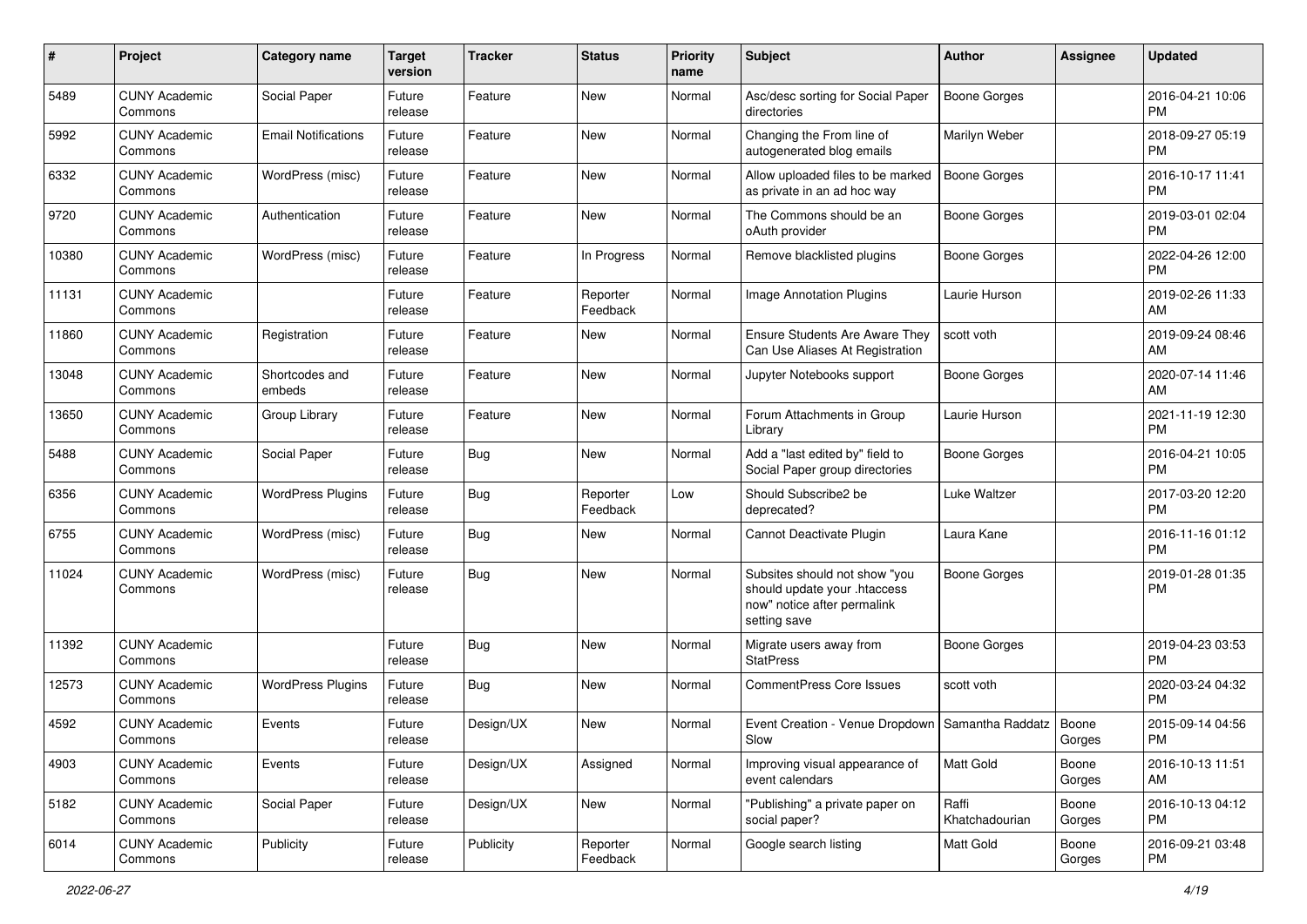| #    | <b>Project</b>                  | <b>Category name</b>     | Target<br>version | <b>Tracker</b> | <b>Status</b>        | <b>Priority</b><br>name | <b>Subject</b>                                                       | <b>Author</b>       | Assignee        | <b>Updated</b>                |
|------|---------------------------------|--------------------------|-------------------|----------------|----------------------|-------------------------|----------------------------------------------------------------------|---------------------|-----------------|-------------------------------|
| 9207 | <b>CUNY Academic</b><br>Commons |                          | Future<br>release | Support        | Reporter<br>Feedback | Normal                  | display dashboards made in<br>Tableau?                               | Marilyn Weber       | Boone<br>Gorges | 2018-04-10 10:42<br>AM        |
| 9211 | <b>CUNY Academic</b><br>Commons | <b>WordPress Plugins</b> | Future<br>release | Support        | Reporter<br>Feedback | Normal                  | Auto-Role Setting in Forum Plugin<br><b>Causing Some Confusion</b>   | Luke Waltzer        | Boone<br>Gorges | 2018-03-13 11:44<br>AM        |
| 58   | <b>CUNY Academic</b><br>Commons | BuddyPress (misc)        | Future<br>release | Feature        | Assigned             | Low                     | Make member search sortable by<br>last name                          | Roberta Brody       | Boone<br>Gorges | 2010-08-26 02:38<br><b>PM</b> |
| 287  | <b>CUNY Academic</b><br>Commons | WordPress (misc)         | Future<br>release | Feature        | Assigned             | Normal                  | Create troubleshooting tool for<br>account sign-up                   | <b>Matt Gold</b>    | Boone<br>Gorges | 2015-11-09 06:17<br><b>PM</b> |
| 377  | <b>CUNY Academic</b><br>Commons | BuddyPress (misc)        | Future<br>release | Feature        | Assigned             | Normal                  | Like buttons                                                         | <b>Matt Gold</b>    | Boone<br>Gorges | 2010-11-16 05:13<br><b>PM</b> |
| 435  | <b>CUNY Academic</b><br>Commons | BuddyPress (misc)        | Future<br>release | Feature        | Assigned             | Normal                  | Include Avatar Images in Forum<br><b>Post Notification Emails</b>    | Matt Gold           | Boone<br>Gorges | 2010-12-08 12:40<br><b>PM</b> |
| 500  | <b>CUNY Academic</b><br>Commons | BuddyPress (misc)        | Future<br>release | Feature        | Assigned             | Normal                  | <b>Export Group Data</b>                                             | Matt Gold           | Boone<br>Gorges | 2010-12-19 12:09<br><b>PM</b> |
| 519  | <b>CUNY Academic</b><br>Commons | <b>BuddyPress Docs</b>   | Future<br>release | Feature        | Assigned             | Low                     | TOC for individual docs - for new<br>BP "wiki-like" plugin           | scott voth          | Boone<br>Gorges | 2015-11-09 05:54<br>PM        |
| 554  | <b>CUNY Academic</b><br>Commons | BuddyPress (misc)        | Future<br>release | Feature        | Assigned             | Normal                  | Add Trackback notifications to<br>site-wide activity feed            | Matt Gold           | Boone<br>Gorges | 2015-11-09 06:19<br><b>PM</b> |
| 585  | <b>CUNY Academic</b><br>Commons | Group Forums             | Future<br>release | Feature        | Assigned             | Normal                  | Merge Forum Topics                                                   | Sarah Morgano       | Boone<br>Gorges | 2011-07-06 04:11<br><b>PM</b> |
| 599  | <b>CUNY Academic</b><br>Commons | BuddyPress (misc)        | Future<br>release | Feature        | Assigned             | Normal                  | Consider adding rating plugins for<br><b>BuddyPress/BBPress</b>      | <b>Matt Gold</b>    | Boone<br>Gorges | 2011-08-22 06:50<br><b>PM</b> |
| 618  | <b>CUNY Academic</b><br>Commons | <b>BuddyPress Docs</b>   | Future<br>release | Feature        | Assigned             | Normal                  | BuddyPress Docs: export formats                                      | <b>Boone Gorges</b> | Boone<br>Gorges | 2015-11-09 05:38<br><b>PM</b> |
| 635  | <b>CUNY Academic</b><br>Commons | BuddyPress (misc)        | Future<br>release | Feature        | Assigned             | Normal                  | Big Blue Button -<br>Videoconferencing in Groups and<br><b>Blogs</b> | Matt Gold           | Boone<br>Gorges | 2011-03-14 03:24<br><b>PM</b> |
| 658  | <b>CUNY Academic</b><br>Commons | <b>WordPress Plugins</b> | Future<br>release | Feature        | Assigned             | Normal                  | Rebulid Sitewide Tag Suggestion                                      | <b>Matt Gold</b>    | Boone<br>Gorges | 2015-01-05 08:47<br><b>PM</b> |
| 1165 | <b>CUNY Academic</b><br>Commons | <b>Email Invitations</b> | Future<br>release | Feature        | Assigned             | Low                     | Allow saved lists of invitees under<br><b>Send Invites</b>           | <b>Boone Gorges</b> | Boone<br>Gorges | 2015-11-09 06:03<br><b>PM</b> |
| 1166 | <b>CUNY Academic</b><br>Commons | <b>Email Invitations</b> | Future<br>release | Feature        | <b>New</b>           | Low                     | Better organizational tools for<br>Sent Invites                      | Boone Gorges        | Boone<br>Gorges | 2015-11-09 06:02<br><b>PM</b> |
| 1167 | <b>CUNY Academic</b><br>Commons | <b>Email Invitations</b> | Future<br>release | Feature        | <b>New</b>           | Low                     | Allow email invitations to be<br>resent                              | Boone Gorges        | Boone<br>Gorges | 2015-11-12 12:53<br>AM        |
| 1417 | <b>CUNY Academic</b><br>Commons | <b>BuddyPress Docs</b>   | Future<br>release | Feature        | Assigned             | Low                     | Bulk actions for BuddyPress Docs                                     | Boone Gorges        | Boone<br>Gorges | 2016-10-17 10:41<br><b>PM</b> |
| 1422 | <b>CUNY Academic</b><br>Commons | <b>BuddyPress Docs</b>   | Future<br>release | Feature        | Assigned             | Normal                  | Make "created Doc" activity icons<br>non-mini                        | <b>Boone Gorges</b> | Boone<br>Gorges | 2015-11-09 05:48<br><b>PM</b> |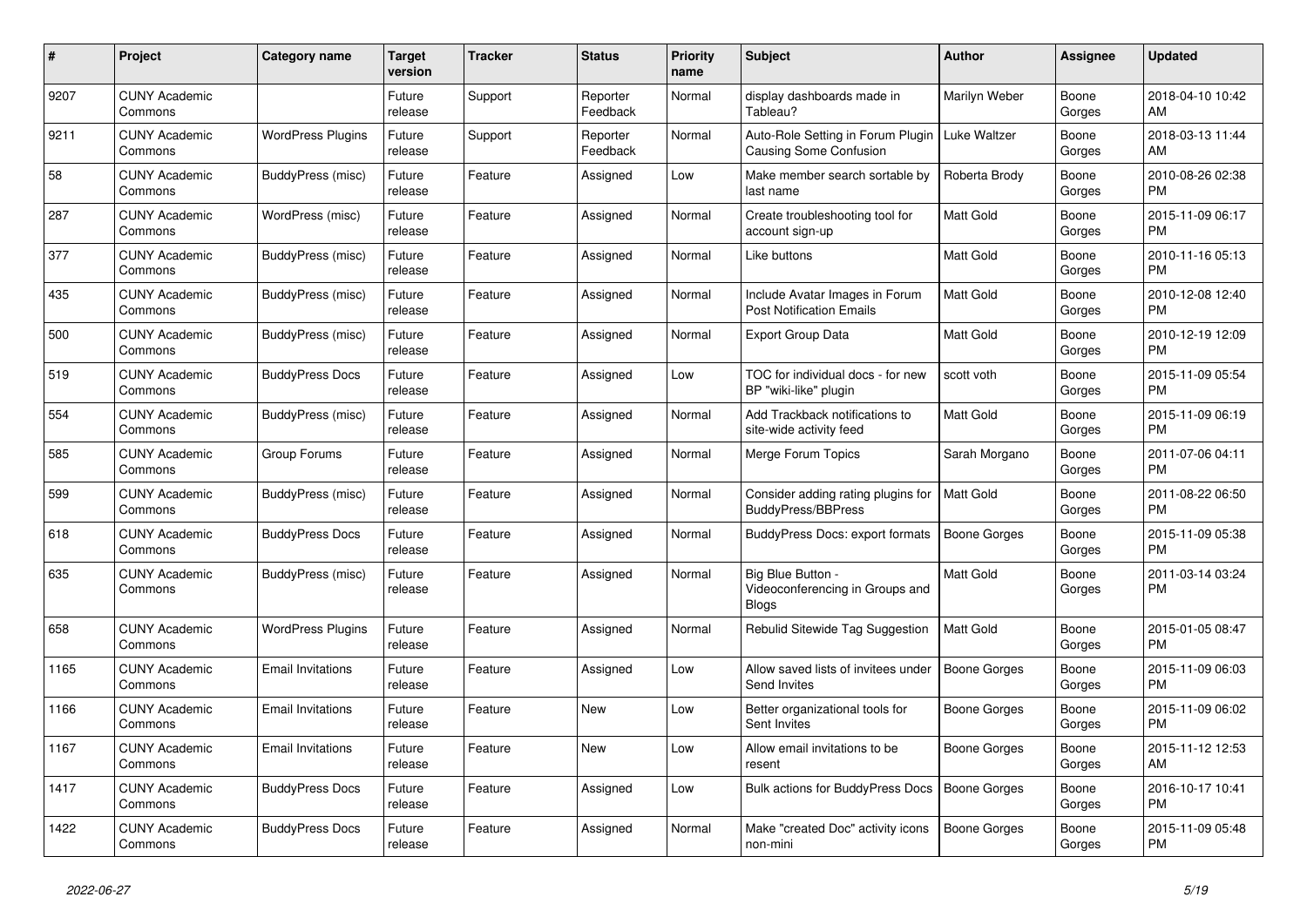| #    | Project                         | <b>Category name</b>     | Target<br>version | <b>Tracker</b> | <b>Status</b> | <b>Priority</b><br>name | <b>Subject</b>                                                                 | <b>Author</b>      | <b>Assignee</b> | <b>Updated</b>                |
|------|---------------------------------|--------------------------|-------------------|----------------|---------------|-------------------------|--------------------------------------------------------------------------------|--------------------|-----------------|-------------------------------|
| 1460 | <b>CUNY Academic</b><br>Commons | Analytics                | Future<br>release | Feature        | Assigned      | Normal                  | Update System Report                                                           | <b>Brian Foote</b> | Boone<br>Gorges | 2015-11-09 06:13<br><b>PM</b> |
| 1508 | <b>CUNY Academic</b><br>Commons | WordPress (misc)         | Future<br>release | Feature        | Assigned      | Normal                  | Share login cookies across<br>mapped domains                                   | Boone Gorges       | Boone<br>Gorges | 2012-07-02 12:12<br><b>PM</b> |
| 1562 | <b>CUNY Academic</b><br>Commons | <b>WordPress Plugins</b> | Future<br>release | Feature        | Assigned      | Low                     | Play with NYT Collaborative<br><b>Authoring Tool</b>                           | Matt Gold          | Boone<br>Gorges | 2015-01-05 08:47<br><b>PM</b> |
| 1744 | <b>CUNY Academic</b><br>Commons | <b>BuddyPress Docs</b>   | Future<br>release | Feature        | Assigned      | Normal                  | Spreadsheet-style Docs                                                         | Boone Gorges       | Boone<br>Gorges | 2015-11-09 06:13<br><b>PM</b> |
| 1888 | <b>CUNY Academic</b><br>Commons | Home Page                | Future<br>release | Feature        | Assigned      | Normal                  | Refactor BP MPO Activity Filter to<br>support proper pagination                | Sarah Morgano      | Boone<br>Gorges | 2014-05-01 07:11<br><b>PM</b> |
| 2013 | <b>CUNY Academic</b><br>Commons | <b>Public Portfolio</b>  | Future<br>release | Feature        | Assigned      | Low                     | <b>Have Profile Privacy Options</b><br>show up only for filled-in fields       | Matt Gold          | Boone<br>Gorges | 2015-11-09 06:09<br><b>PM</b> |
| 2223 | <b>CUNY Academic</b><br>Commons | <b>WordPress Plugins</b> | Future<br>release | Feature        | Assigned      | Low                     | Add Participad to the CUNY<br><b>Academic Commons</b>                          | Matt Gold          | Boone<br>Gorges | 2014-09-17 10:03<br><b>PM</b> |
| 2325 | <b>CUNY Academic</b><br>Commons | BuddyPress (misc)        | Future<br>release | Feature        | Assigned      | Low                     | Profile should have separate<br>fields for first/last names                    | local admin        | Boone<br>Gorges | 2015-11-09 06:09<br><b>PM</b> |
| 2523 | <b>CUNY Academic</b><br>Commons | <b>BuddyPress Docs</b>   | Future<br>release | Feature        | Assigned      | Normal                  | Allow Users to Upload Images to<br><b>BP</b> Docs                              | Matt Gold          | Boone<br>Gorges | 2015-11-09 06:14<br><b>PM</b> |
| 2610 | <b>CUNY Academic</b><br>Commons | Group Invitations        | Future<br>release | Feature        | Assigned      | Low                     | Request: Custom invitation<br>message to group invites                         | local admin        | Boone<br>Gorges | 2015-11-09 06:13<br><b>PM</b> |
| 2753 | <b>CUNY Academic</b><br>Commons | <b>Public Portfolio</b>  | Future<br>release | Feature        | <b>New</b>    | Normal                  | Create actual actual tagification in<br>academic interests and other<br>fields | Micki Kaufman      | Boone<br>Gorges | 2015-01-05 08:52<br><b>PM</b> |
| 3002 | <b>CUNY Academic</b><br>Commons | Search                   | Future<br>release | Feature        | Assigned      | Normal                  | Overhaul CAC search by using<br>external search appliance                      | Boone Gorges       | Boone<br>Gorges | 2020-07-15 03:05<br><b>PM</b> |
| 3042 | <b>CUNY Academic</b><br>Commons | <b>Public Portfolio</b>  | Future<br>release | Feature        | Assigned      | Normal                  | Browsing member interests                                                      | <b>Matt Gold</b>   | Boone<br>Gorges | 2015-03-21 09:04<br><b>PM</b> |
| 3048 | <b>CUNY Academic</b><br>Commons | Public Portfolio         | Future<br>release | Feature        | <b>New</b>    | Low                     | Images for rich text profile fields                                            | Boone Gorges       | Boone<br>Gorges | 2014-02-19 12:56<br><b>PM</b> |
| 3080 | <b>CUNY Academic</b><br>Commons | <b>Group Files</b>       | Future<br>release | Feature        | Assigned      | Low                     | Create a system to keep track of<br>file changes                               | <b>Matt Gold</b>   | Boone<br>Gorges | 2014-02-26 10:04<br><b>PM</b> |
| 3193 | <b>CUNY Academic</b><br>Commons | Group Forums             | Future<br>release | Feature        | Assigned      | Normal                  | bbPress 2.x dynamic roles and<br><b>RBE</b>                                    | Boone Gorges       | Boone<br>Gorges | 2014-09-30 01:30<br><b>PM</b> |
| 3220 | <b>CUNY Academic</b><br>Commons | <b>Public Portfolio</b>  | Future<br>release | Feature        | Assigned      | Normal                  | Add indent/outdent option to<br>Formatting Buttons on Profile<br>Page          | Matt Gold          | Boone<br>Gorges | 2014-05-21 10:39<br><b>PM</b> |
| 3308 | CUNY Academic<br>Commons        | Group Invitations        | Future<br>release | Feature        | Assigned      | Normal                  | Allow members to rescind group<br>invitations                                  | Matt Gold          | Boone<br>Gorges | 2015-04-01 08:53<br><b>PM</b> |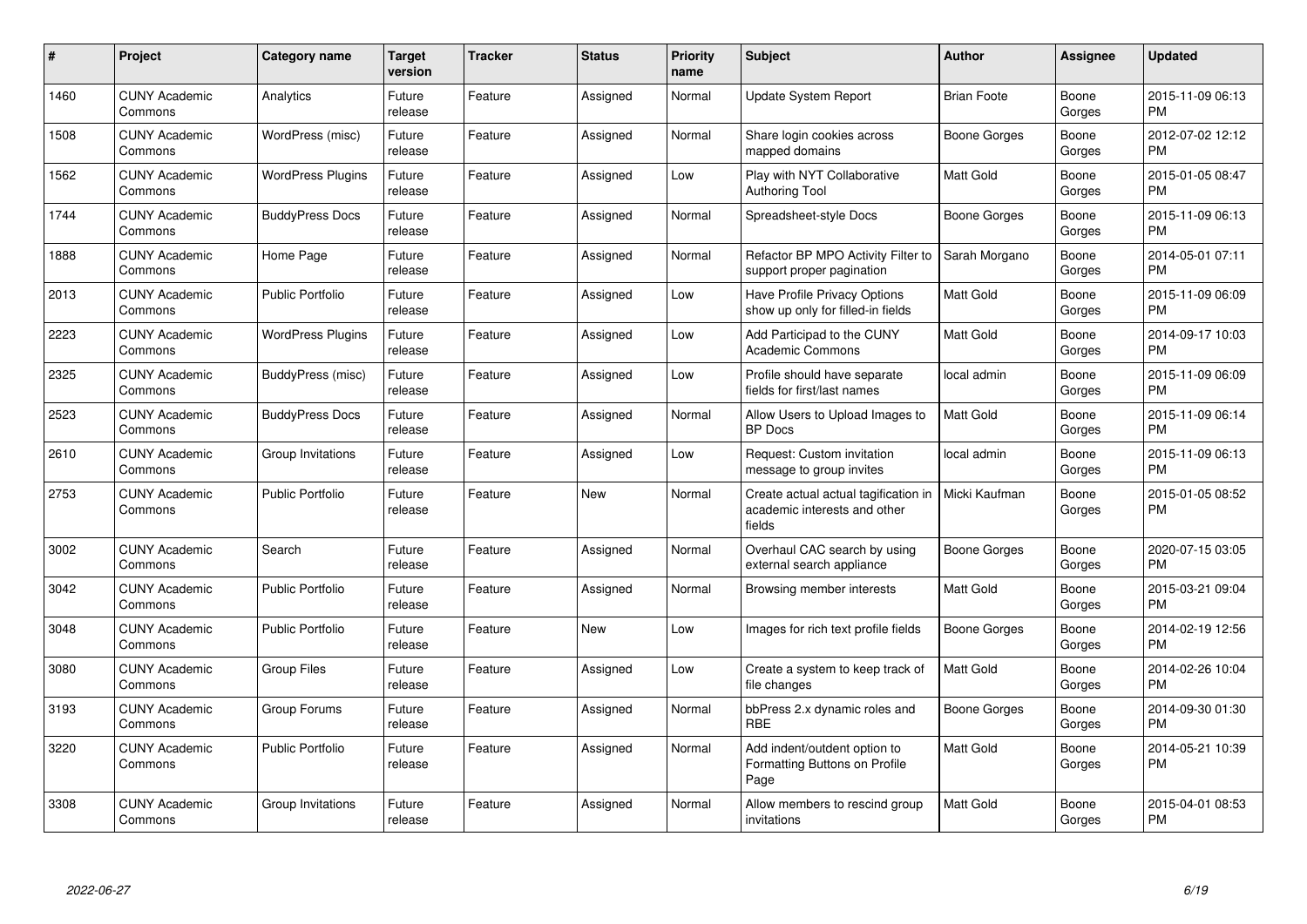| #    | Project                         | <b>Category name</b>      | <b>Target</b><br>version | <b>Tracker</b> | <b>Status</b> | <b>Priority</b><br>name | <b>Subject</b>                                                                             | <b>Author</b>       | Assignee        | <b>Updated</b>                |
|------|---------------------------------|---------------------------|--------------------------|----------------|---------------|-------------------------|--------------------------------------------------------------------------------------------|---------------------|-----------------|-------------------------------|
| 3475 | <b>CUNY Academic</b><br>Commons | Events                    | Future<br>release        | Feature        | Assigned      | Normal                  | Request to add plugin to<br>streamline room<br>booking/appointment booking                 | Naomi Barrettara    | Boone<br>Gorges | 2014-12-01 05:14<br><b>PM</b> |
| 3580 | <b>CUNY Academic</b><br>Commons | Group Blogs               | Future<br>release        | Feature        | <b>New</b>    | Normal                  | Multiple blogs per group                                                                   | Boone Gorges        | Boone<br>Gorges | 2018-02-20 02:02<br><b>PM</b> |
| 3759 | <b>CUNY Academic</b><br>Commons | WordPress (misc)          | Future<br>release        | Feature        | Assigned      | Normal                  | Review Interface for Adding Users   Matt Gold<br>to Blogs                                  |                     | Boone<br>Gorges | 2015-03-24 05:52<br><b>PM</b> |
| 3768 | <b>CUNY Academic</b><br>Commons | <b>Public Portfolio</b>   | Future<br>release        | Feature        | Assigned      | Normal                  | Institutions/Past positions on<br>public portfolios                                        | Matt Gold           | Boone<br>Gorges | 2018-04-23 10:44<br>AM        |
| 4053 | <b>CUNY Academic</b><br>Commons | Events                    | Future<br>release        | Feature        | Assigned      | Normal                  | Create new tab for past events                                                             | Matt Gold           | Boone<br>Gorges | 2015-05-12 02:10<br><b>PM</b> |
| 4238 | <b>CUNY Academic</b><br>Commons | Events                    | Future<br>release        | Feature        | Assigned      | Normal                  | Copy Events to Other Groups?                                                               | <b>Matt Gold</b>    | Boone<br>Gorges | 2015-07-02 10:08<br>AM        |
| 4481 | <b>CUNY Academic</b><br>Commons | Events                    | Future<br>release        | Feature        | <b>New</b>    | Normal                  | Group admins/mods should have<br>the ability to unlink an event from<br>the group          | <b>Boone Gorges</b> | Boone<br>Gorges | 2017-04-24 03:53<br><b>PM</b> |
| 4980 | <b>CUNY Academic</b><br>Commons | Home Page                 | Future<br>release        | Feature        | Assigned      | Normal                  | CAC Featured Content -- Adding<br>Randomization                                            | Matt Gold           | Boone<br>Gorges | 2016-12-12 03:01<br><b>PM</b> |
| 5052 | <b>CUNY Academic</b><br>Commons | Social Paper              | Future<br>release        | Feature        | <b>New</b>    | Low                     | Sentence by sentence or line by<br>line comments (SP suggestion #3)                        | Marilyn Weber       | Boone<br>Gorges | 2016-02-11 10:24<br><b>PM</b> |
| 5234 | <b>CUNY Academic</b><br>Commons | Membership                | Future<br>release        | Feature        | Assigned      | Normal                  | Write Unconfirmed patch for WP                                                             | <b>Boone Gorges</b> | Boone<br>Gorges | 2016-10-24 11:18<br>AM        |
| 5696 | <b>CUNY Academic</b><br>Commons | Events                    | Future<br>release        | Feature        | Assigned      | Normal                  | Events Calendar - display options<br>calendar aggregation                                  | <b>Matt Gold</b>    | Boone<br>Gorges | 2016-10-13 11:44<br>AM        |
| 6389 | <b>CUNY Academic</b><br>Commons | <b>BuddyPress Docs</b>    | Future<br>release        | Feature        | <b>New</b>    | Low                     | Make Discussion Area Visible<br>When Editing a Doc                                         | Luke Waltzer        | Boone<br>Gorges | 2016-10-21 04:16<br><b>PM</b> |
| 8756 | <b>CUNY Academic</b><br>Commons | Group Blogs               | Future<br>release        | Feature        | Hold          | Normal                  | Connect multiple blogs to one<br>group?                                                    | <b>Matt Gold</b>    | Boone<br>Gorges | 2017-09-30 10:42<br>AM        |
| 8835 | <b>CUNY Academic</b><br>Commons | Blogs (BuddyPress)        | Future<br>release        | Feature        | <b>New</b>    | Normal                  | Extend cuny.is shortlinks to sites                                                         | Luke Waltzer        | Boone<br>Gorges | 2022-04-26 11:59<br>AM        |
| 8836 | <b>CUNY Academic</b><br>Commons | <b>Blogs (BuddyPress)</b> | Future<br>release        | Feature        | Assigned      | Normal                  | Redesign site launch process                                                               | Matt Gold           | Boone<br>Gorges | 2019-10-03 02:49<br><b>PM</b> |
| 8900 | <b>CUNY Academic</b><br>Commons | Accessibility             | Future<br>release        | Feature        | Assigned      | Normal                  | Look into tools to enforce<br>accessibility in WP environment                              | Matt Gold           | Boone<br>Gorges | 2022-04-26 11:59<br>AM        |
| 8901 | <b>CUNY Academic</b><br>Commons | Accessibility             | Future<br>release        | Feature        | Assigned      | Normal                  | Theme analysis for accessibility                                                           | Matt Gold           | Boone<br>Gorges | 2022-04-26 11:59<br>AM        |
| 9895 | <b>CUNY Academic</b><br>Commons | Onboarding                | Future<br>release        | Feature        | Assigned      | Normal                  | Add "Accept Invitation"<br>link/button/function to Group<br>and/or Site invitation emails? | Luke Waltzer        | Boone<br>Gorges | 2018-06-07 12:42<br><b>PM</b> |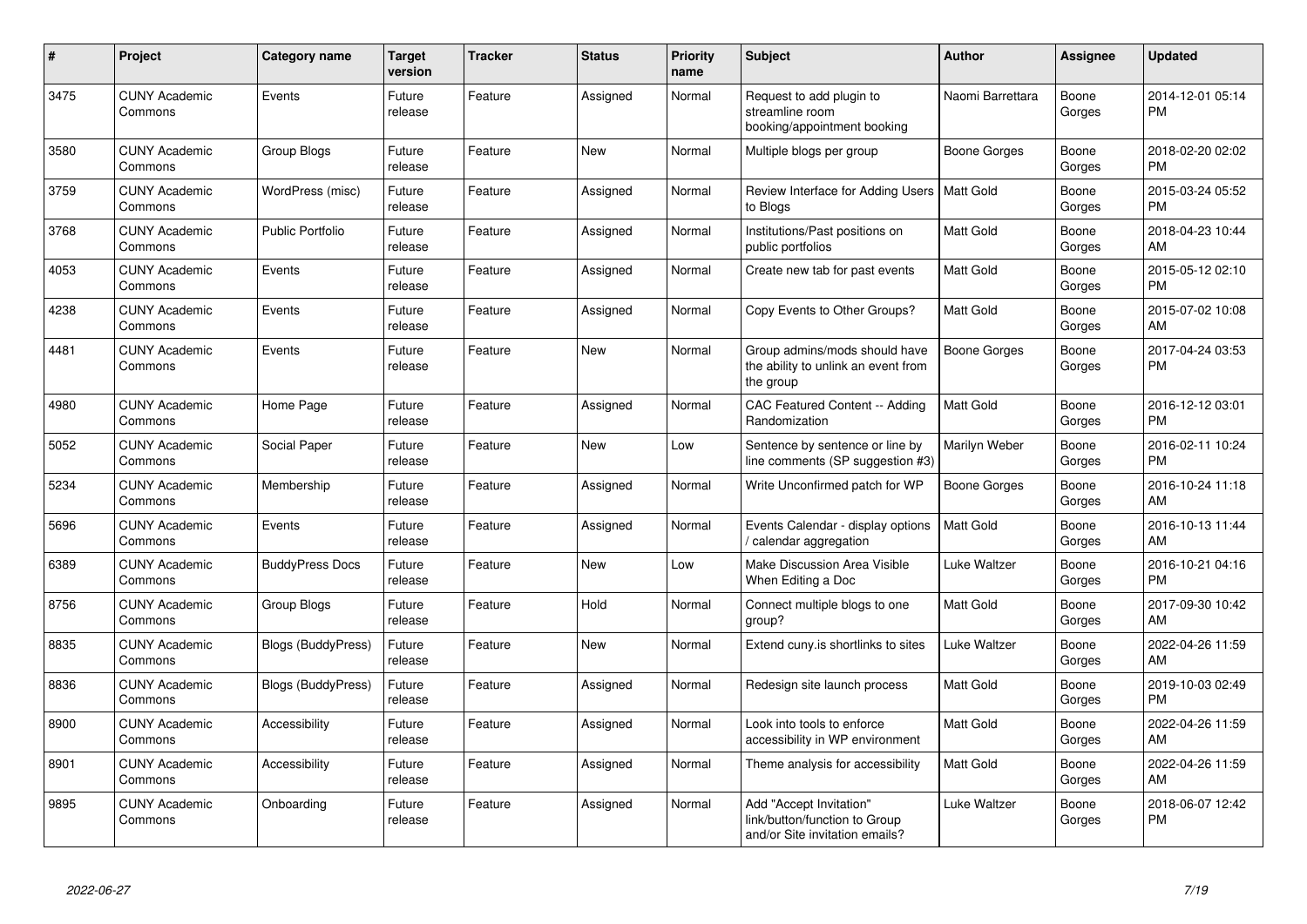| #     | Project                         | <b>Category name</b>       | <b>Target</b><br>version | <b>Tracker</b> | <b>Status</b>        | <b>Priority</b><br>name | <b>Subject</b>                                                                                | <b>Author</b>       | Assignee        | <b>Updated</b>                |
|-------|---------------------------------|----------------------------|--------------------------|----------------|----------------------|-------------------------|-----------------------------------------------------------------------------------------------|---------------------|-----------------|-------------------------------|
| 9947  | <b>CUNY Academic</b><br>Commons | <b>WordPress Plugins</b>   | Future<br>release        | Feature        | Reporter<br>Feedback | Normal                  | Install H5P quiz plugin                                                                       | Matt Gold           | Boone<br>Gorges | 2018-09-11 11:01<br>AM        |
| 10226 | <b>CUNY Academic</b><br>Commons | Courses                    | Future<br>release        | Feature        | New                  | Normal                  | Add "My Courses" to drop down<br>list                                                         | scott voth          | Boone<br>Gorges | 2021-11-19 12:42<br><b>PM</b> |
| 10368 | <b>CUNY Academic</b><br>Commons |                            | Future<br>release        | Feature        | Assigned             | Normal                  | Use ORCID data to populate<br>academic profile page                                           | Stephen Francoeur   | Boone<br>Gorges | 2018-09-25 01:53<br><b>PM</b> |
| 11531 | <b>CUNY Academic</b><br>Commons | Events                     | Future<br>release        | Feature        | New                  | Normal                  | Main Events calendar should<br>include non-public events that<br>user has access to           | scott voth          | Boone<br>Gorges | 2019-06-11 10:00<br>AM        |
| 11945 | <b>CUNY Academic</b><br>Commons | Reckoning                  | Future<br>release        | Feature        | Reporter<br>Feedback | Normal                  | Add Comments bubble to<br>Reckoning views                                                     | <b>Boone Gorges</b> | Boone<br>Gorges | 2019-11-12 05:14<br><b>PM</b> |
| 12042 | <b>CUNY Academic</b><br>Commons | <b>Email Notifications</b> | Future<br>release        | Feature        | New                  | Normal                  | Improved error logging for BPGES   Boone Gorges<br>send queue                                 |                     | Boone<br>Gorges | 2021-11-19 12:25<br><b>PM</b> |
| 12091 | <b>CUNY Academic</b><br>Commons | <b>Group Files</b>         | Future<br>release        | Feature        | New                  | Normal                  | Improved pre-upload file<br>validation for bp-group-documents                                 | <b>Boone Gorges</b> | Boone<br>Gorges | 2019-11-14 01:21<br><b>PM</b> |
| 13370 | <b>CUNY Academic</b><br>Commons | Group Library              | Future<br>release        | Feature        | New                  | Normal                  | Library bulk deletion and folder<br>editing                                                   | Colin McDonald      | Boone<br>Gorges | 2020-10-13 10:41<br>AM        |
| 13466 | <b>CUNY Academic</b><br>Commons | Cavalcade                  | Future<br>release        | Feature        | New                  | Normal                  | Automated cleanup for duplicate<br>Cavalcade tasks                                            | <b>Boone Gorges</b> | Boone<br>Gorges | 2020-10-13 05:24<br>PM        |
| 13835 | <b>CUNY Academic</b><br>Commons | WordPress (misc)           | Future<br>release        | Feature        | New                  | Normal                  | Allow OneSearch widget to have<br>'CUNY' as campus                                            | <b>Boone Gorges</b> | Boone<br>Gorges | 2021-11-19 12:39<br><b>PM</b> |
| 14184 | <b>CUNY Academic</b><br>Commons | <b>Public Portfolio</b>    | Future<br>release        | Feature        | <b>New</b>           | Normal                  | Centralized mechanism for storing<br>Campus affiliations                                      | <b>Boone Gorges</b> | Boone<br>Gorges | 2022-01-04 11:35<br>AM        |
| 14309 | <b>CUNY Academic</b><br>Commons | Group Library              | Future<br>release        | Feature        | New                  | Normal                  | Better handling of<br>bp group document file<br>download attempts when file is<br>not present | <b>Boone Gorges</b> | Boone<br>Gorges | 2021-11-19 12:28<br><b>PM</b> |
| 15604 | <b>CUNY Academic</b><br>Commons | <b>Email Notifications</b> | Future<br>release        | Feature        | Assigned             | Normal                  | <b>Restructure Commons Group</b><br>Digest Email Messages                                     | Matt Gold           | Boone<br>Gorges | 2022-05-26 10:45<br>AM        |
| 16092 | <b>CUNY Academic</b><br>Commons |                            | Future<br>release        | Feature        | Hold                 | Normal                  | Don't show main site in Site<br>search results                                                | <b>Boone Gorges</b> | Boone<br>Gorges | 2022-05-17 03:12<br><b>PM</b> |
| 7022  | <b>CUNY Academic</b><br>Commons | Announcements              | Future<br>release        | <b>Bug</b>     | <b>New</b>           | Normal                  | Sitewide announcements should<br>be displayed on, and dismissable<br>from, mapped domains     | Boone Gorges        | Boone<br>Gorges | 2018-03-22 10:18<br>AM        |
| 7663  | <b>CUNY Academic</b><br>Commons | Social Paper               | Future<br>release        | Bug            | New                  | Normal                  | Social Paper notifications not<br>formatted correctly on secondary<br>sites                   | <b>Boone Gorges</b> | Boone<br>Gorges | 2018-04-16 03:52<br><b>PM</b> |
| 7981  | <b>CUNY Academic</b><br>Commons | Social Paper               | Future<br>release        | Bug            | <b>New</b>           | Normal                  | Social Paper comments should<br>not go to spam                                                | Luke Waltzer        | Boone<br>Gorges | 2018-04-16 03:52<br><b>PM</b> |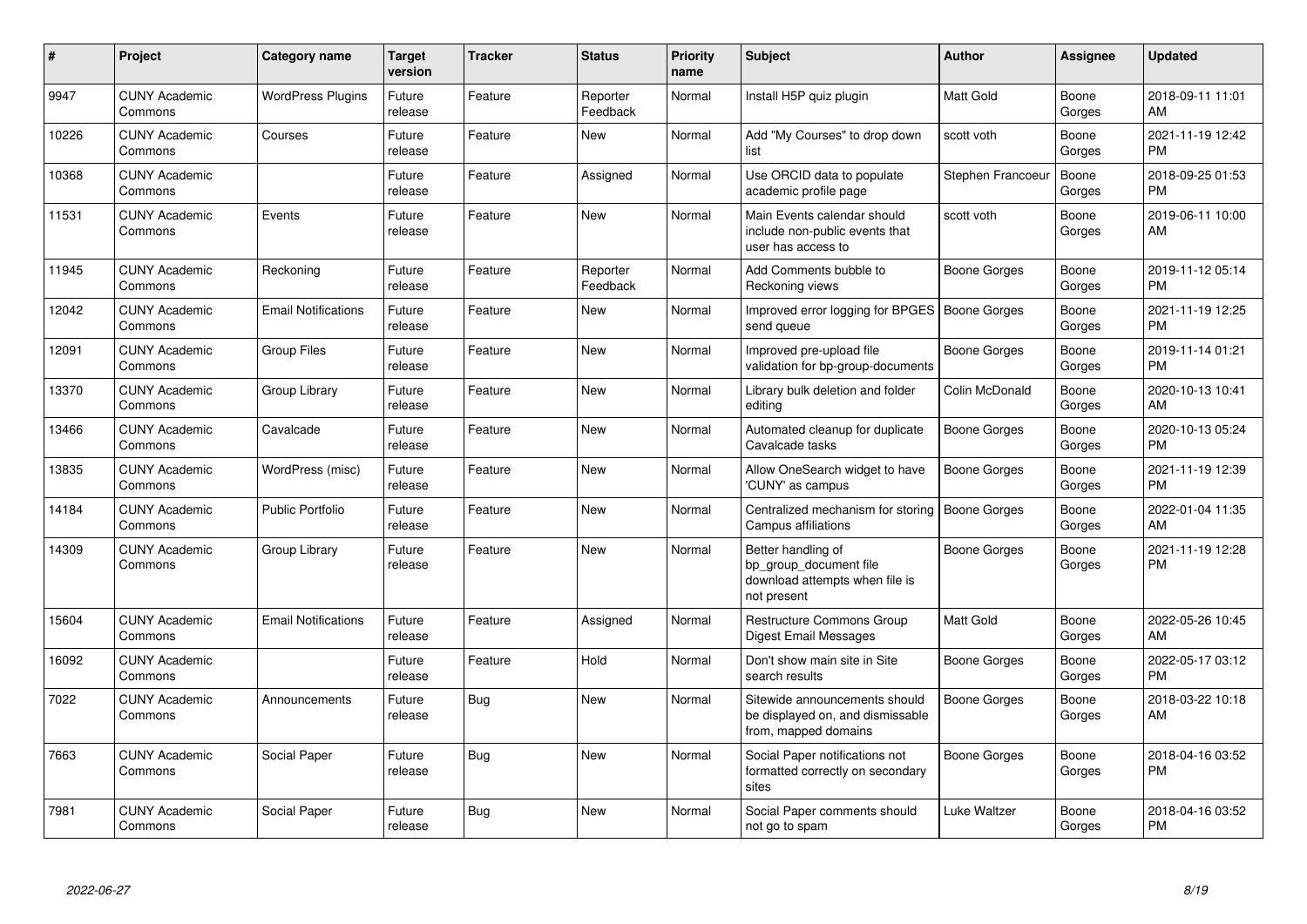| #     | Project                         | <b>Category name</b>     | <b>Target</b><br>version | <b>Tracker</b> | <b>Status</b>        | <b>Priority</b><br>name | Subject                                                                                         | Author              | <b>Assignee</b>   | <b>Updated</b>                |
|-------|---------------------------------|--------------------------|--------------------------|----------------|----------------------|-------------------------|-------------------------------------------------------------------------------------------------|---------------------|-------------------|-------------------------------|
| 8675  | <b>CUNY Academic</b><br>Commons | <b>User Onboarding</b>   | Future<br>release        | Bug            | Reporter<br>Feedback | Low                     | Add new User search screen calls<br>for the input of email address but<br>doesn't work with one | Paul Hebert         | Boone<br>Gorges   | 2017-10-11 11:17<br>AM        |
| 9289  | <b>CUNY Academic</b><br>Commons | <b>WordPress Plugins</b> | Future<br>release        | Bug            | Reporter<br>Feedback | Normal                  | <b>Email Users Plugin</b>                                                                       | Laurie Hurson       | Boone<br>Gorges   | 2018-10-24 12:34<br><b>PM</b> |
| 9926  | <b>CUNY Academic</b><br>Commons | <b>WordPress Plugins</b> | Future<br>release        | Bug            | New                  | Normal                  | twitter-mentions-as-comments<br>cron jobs can run long                                          | <b>Boone Gorges</b> | Boone<br>Gorges   | 2018-10-24 12:34<br><b>PM</b> |
| 14113 | <b>CUNY Academic</b><br>Commons | WordPress (misc)         | Future<br>release        | <b>Bug</b>     | Hold                 | Normal                  | Block Editor Not Working on this<br>page - Json error                                           | scott voth          | Boone<br>Gorges   | 2021-03-05 11:01<br>AM        |
| 14987 | <b>CUNY Academic</b><br>Commons | <b>WordPress Plugins</b> | Future<br>release        | Bug            | New                  | Normal                  | Elementor update causes<br>database freeze-up                                                   | Boone Gorges        | Boone<br>Gorges   | 2021-11-29 12:02<br><b>PM</b> |
| 860   | <b>CUNY Academic</b><br>Commons | Design                   | Future<br>release        | Design/UX      | Assigned             | Normal                  | <b>Standardize Button Treatment</b><br>Across the Commons                                       | Chris Stein         | Chris Stein       | 2014-05-01 09:45<br>AM        |
| 3059  | <b>CUNY Academic</b><br>Commons | Group Forums             | Future<br>release        | Design/UX      | New                  | Normal                  | Forum Post Permissable Content<br><b>Explanatory Text</b>                                       | Chris Stein         | Chris Stein       | 2015-04-02 11:27<br>AM        |
| 365   | <b>CUNY Academic</b><br>Commons | WordPress (misc)         | Future<br>release        | Feature        | Assigned             | Normal                  | <b>Create Mouseover Tooltips</b><br>throughout Site                                             | Matt Gold           | Chris Stein       | 2015-11-09 06:18<br><b>PM</b> |
| 1544  | <b>CUNY Academic</b><br>Commons | Groups (misc)            | Future<br>release        | Feature        | Reporter<br>Feedback | Normal                  | Group Filtering and Sorting                                                                     | <b>Matt Gold</b>    | Chris Stein       | 2019-03-01 02:25<br><b>PM</b> |
| 2754  | <b>CUNY Academic</b><br>Commons | Design                   | Future<br>release        | Feature        | Assigned             | Normal                  | Determine strategy for CAC logo<br>handling in top header                                       | Micki Kaufman       | Chris Stein       | 2015-01-05 08:53<br><b>PM</b> |
| 2832  | <b>CUNY Academic</b><br>Commons | <b>Public Portfolio</b>  | Future<br>release        | Feature        | Assigned             | Normal                  | Improve interface for (not)<br>auto-linking profile fields                                      | Boone Gorges        | Chris Stein       | 2015-01-05 08:52<br><b>PM</b> |
| 2881  | <b>CUNY Academic</b><br>Commons | <b>Public Portfolio</b>  | Future<br>release        | Feature        | Assigned             | Normal                  | Redesign the UX for Profiles                                                                    | Chris Stein         | Chris Stein       | 2016-10-13 12:45<br><b>PM</b> |
| 3330  | <b>CUNY Academic</b><br>Commons | My Commons               | Future<br>release        | Feature        | Assigned             | Normal                  | 'Commons Information" tool                                                                      | Boone Gorges        | Chris Stein       | 2014-09-22 08:46<br><b>PM</b> |
| 3354  | <b>CUNY Academic</b><br>Commons | <b>Group Files</b>       | Future<br>release        | Feature        | Assigned             | Low                     | Allow Group Download of Multiple   Matt Gold<br><b>Selected Files</b>                           |                     | Chris Stein       | 2014-08-01 08:50<br>AM        |
| 3770  | <b>CUNY Academic</b><br>Commons | <b>Public Portfolio</b>  | Future<br>release        | Feature        | Assigned             | Normal                  | Improve Layout/Formatting of<br>Positions Area on Public<br>Portfolios                          | <b>Matt Gold</b>    | Chris Stein       | 2015-04-01 09:17<br><b>PM</b> |
| 9028  | <b>CUNY Academic</b><br>Commons | Onboarding               | Future<br>release        | Feature        | Assigned             | Normal                  | suggest groups to new members<br>during the registration process                                | <b>Matt Gold</b>    | Chris Stein       | 2018-10-24 12:34<br>PM        |
| 10354 | <b>CUNY Academic</b><br>Commons | <b>Public Portfolio</b>  | Future<br>release        | Feature        | New                  | Normal                  | Opt out of Having a Profile Page                                                                | scott voth          | Chris Stein       | 2020-05-12 10:43<br>AM        |
| 5827  | <b>CUNY Academic</b><br>Commons | <b>Public Portfolio</b>  | Future<br>release        | <b>Bug</b>     | Assigned             | Normal                  | Academic Interests square<br>bracket links not working                                          | scott voth          | Chris Stein       | 2016-08-11 11:59<br><b>PM</b> |
| 8078  | <b>CUNY Academic</b><br>Commons | <b>WordPress Plugins</b> | Future<br>release        | System Upgrade | Assigned             | Normal                  | CommentPress Updates                                                                            | Margaret Galvan     | Christian<br>Wach | 2017-05-08 03:49<br><b>PM</b> |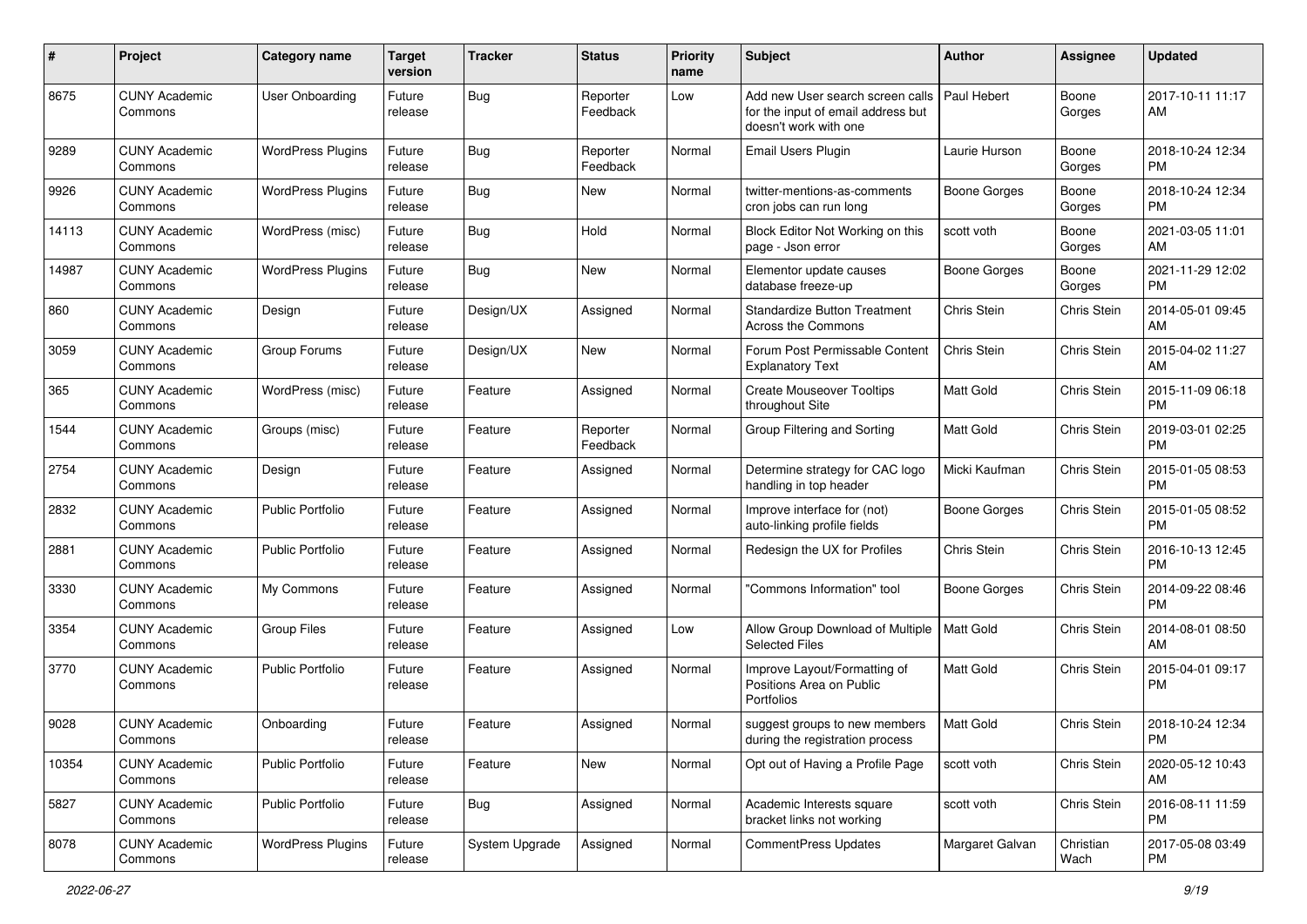| $\#$  | Project                         | <b>Category name</b>     | <b>Target</b><br>version | <b>Tracker</b> | <b>Status</b>        | <b>Priority</b><br>name | <b>Subject</b>                                            | Author                  | <b>Assignee</b>     | <b>Updated</b>                |
|-------|---------------------------------|--------------------------|--------------------------|----------------|----------------------|-------------------------|-----------------------------------------------------------|-------------------------|---------------------|-------------------------------|
| 13199 | <b>CUNY Academic</b><br>Commons | Group Forums             | Future<br>release        | Feature        | <b>New</b>           | Normal                  | Favoring Groups over bbPress<br>plugin                    | Colin McDonald          | Colin<br>McDonald   | 2021-11-19 12:28<br><b>PM</b> |
| 4438  | <b>CUNY Academic</b><br>Commons | Events                   | Future<br>release        | Bug            | Assigned             | Normal                  | Events Calendar - Export<br><b>Recurring Events</b>       | scott voth              | Daniel Jones        | 2016-05-23 04:25<br><b>PM</b> |
| 5268  | <b>CUNY Academic</b><br>Commons | Group Forums             | Future<br>release        | <b>Bug</b>     | Assigned             | Normal                  | Long-time to post to multiple<br>groups                   | Luke Waltzer            | Daniel Jones        | 2016-09-07 06:31<br><b>PM</b> |
| 412   | <b>CUNY Academic</b><br>Commons | <b>WordPress Themes</b>  | Future<br>release        | Feature        | Assigned             | Normal                  | <b>Featured Themes</b>                                    | <b>Matt Gold</b>        | Dominic<br>Giglio   | 2015-01-05 08:44<br><b>PM</b> |
| 940   | <b>CUNY Academic</b><br>Commons | Redmine                  | Future<br>release        | Feature        | Assigned             | Low                     | Communication with users after<br>releases                | <b>Matt Gold</b>        | Dominic<br>Giglio   | 2012-09-09 04:36<br><b>PM</b> |
| 1983  | <b>CUNY Academic</b><br>Commons | Home Page                | Future<br>release        | Feature        | Assigned             | Low                     | Media Library integration with<br>Featured Content plugin | Boone Gorges            | Dominic<br>Giglio   | 2014-03-17 10:34<br>AM        |
| 2167  | <b>CUNY Academic</b><br>Commons | WordPress (misc)         | Future<br>release        | Bug            | Assigned             | Normal                  | <b>CAC-Livestream Plugin Issues</b>                       | Michael Smith           | Dominic<br>Giglio   | 2015-01-02 03:06<br><b>PM</b> |
| 9835  | <b>CUNY Academic</b><br>Commons | Group Forums             | Future<br>release        | <b>Bug</b>     | Assigned             | Normal                  | add a "like" function?                                    | Marilyn Weber           | <b>Erik Trainer</b> | 2018-06-05 01:49<br><b>PM</b> |
| 13331 | <b>CUNY Academic</b><br>Commons | Site cloning             | Future<br>release        | <b>Bug</b>     | <b>New</b>           | Normal                  | Combine Site Template and<br>Clone operations             | Boone Gorges            | Jeremy Felt         | 2021-11-19 12:39<br><b>PM</b> |
| 12446 | <b>CUNY Academic</b><br>Commons | Groups (misc)            | Future<br>release        | Feature        | Reporter<br>Feedback | Normal                  | Toggle default site to group forum<br>posting             | Laurie Hurson           | Laurie Hurson       | 2020-03-10 11:57<br>AM        |
| 5955  | <b>CUNY Academic</b><br>Commons | Outreach                 | Future<br>release        | Feature        | Assigned             | Normal                  | Create auto-newsletter for<br>commons members             | Matt Gold               | Luke Waltzer        | 2016-08-30 10:34<br>AM        |
| 6078  | <b>CUNY Academic</b><br>Commons | Blogs (BuddyPress)       | Future<br>release        | Feature        | <b>New</b>           | Normal                  | <b>Explore Adding Network Blog</b><br>Metadata Plugin     | Luke Waltzer            | Luke Waltzer        | 2016-10-11 10:29<br><b>PM</b> |
| 8211  | <b>CUNY Academic</b><br>Commons | <b>WordPress Themes</b>  | Future<br>release        | Feature        | New                  | Normal                  | Theme Suggestions: Material<br>Design-Inspired Themes     | Margaret Galvan         | Margaret<br>Galvan  | 2017-08-07 02:48<br><b>PM</b> |
| 4225  | <b>CUNY Academic</b><br>Commons | DiRT Integration         | Future<br>release        | Design/UX      | <b>New</b>           | Normal                  | Add information to DIRT page (in<br>Create a Group)       | Samantha Raddatz        | Matt Gold           | 2015-06-26 03:14<br><b>PM</b> |
| 370   | <b>CUNY Academic</b><br>Commons | Registration             | Future<br>release        | Feature        | Assigned             | High                    | <b>Guest Accounts</b>                                     | <b>Matt Gold</b>        | <b>Matt Gold</b>    | 2015-04-09 09:33<br><b>PM</b> |
| 8498  | <b>CUNY Academic</b><br>Commons | <b>WordPress Plugins</b> | Future<br>release        | Feature        | <b>New</b>           | Low                     | <b>Gravity Forms Email Users</b>                          | Raffi<br>Khatchadourian | Matt Gold           | 2017-10-13 12:58<br><b>PM</b> |
| 3691  | <b>CUNY Academic</b><br>Commons | WordPress Plugins        | Future<br>release        | Bug            | New                  | Normal                  | <b>WPMU Domain Mapping</b><br>Debugging on cdev           | Raymond Hoh             | Matt Gold           | 2014-12-12 09:04<br>AM        |
| 6392  | <b>CUNY Academic</b><br>Commons | Group Forums             | Future<br>release        | Design/UX      | Assigned             | Low                     | Composition/Preview Panes in<br>Forum Posts               | Luke Waltzer            | Paige Dupont        | 2016-10-21 04:26<br><b>PM</b> |
| 7624  | CUNY Academic<br>Commons        | BuddyPress (misc)        | Future<br>release        | Design/UX      | <b>New</b>           | Normal                  | <b>BP Notifications</b>                                   | Luke Waltzer            | Paige Dupont        | 2017-02-08 10:43<br>PM        |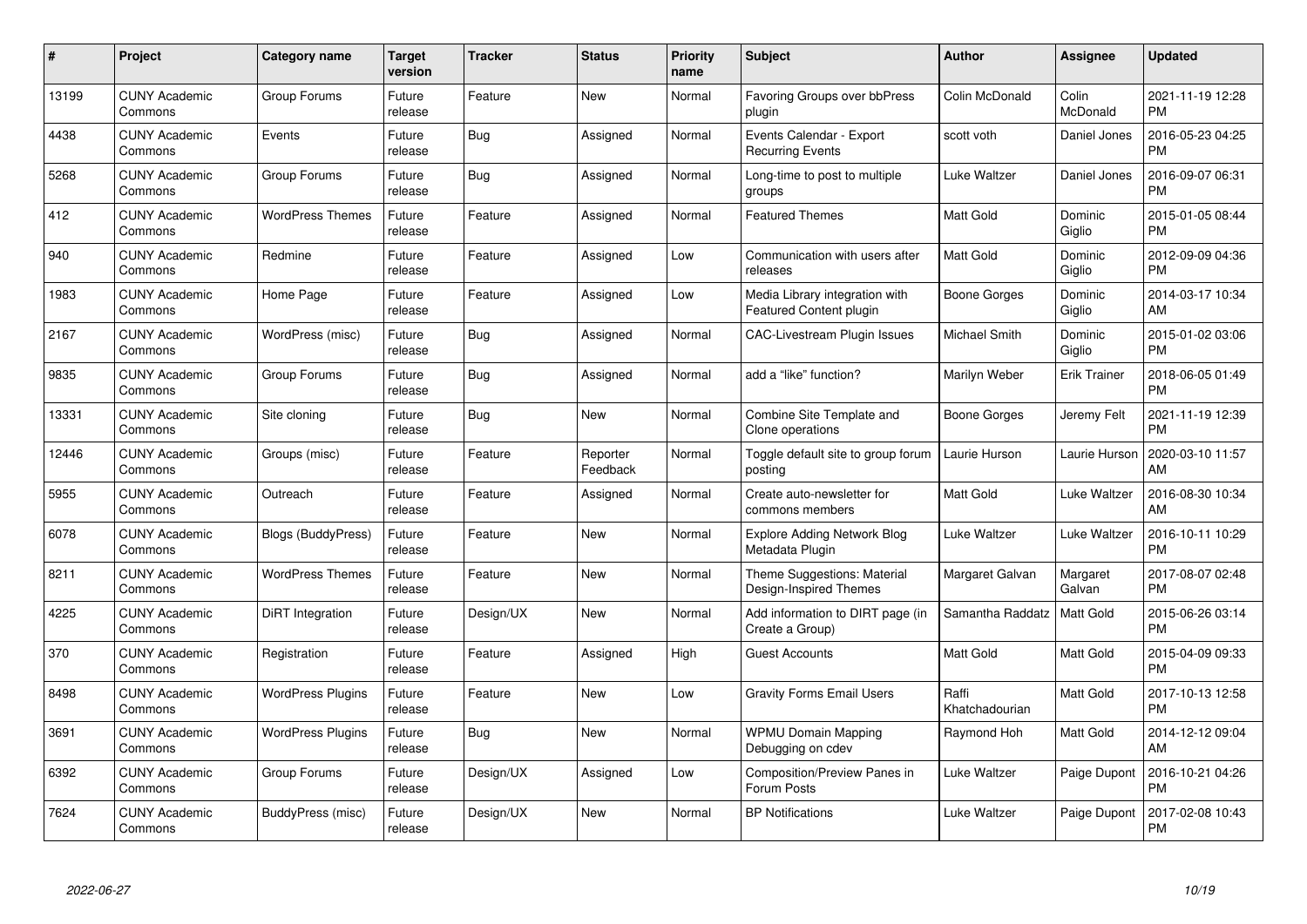| #     | Project                         | <b>Category name</b>       | <b>Target</b><br>version | <b>Tracker</b> | <b>Status</b>        | <b>Priority</b><br>name | <b>Subject</b>                                                                | <b>Author</b>           | <b>Assignee</b>       | <b>Updated</b>                |
|-------|---------------------------------|----------------------------|--------------------------|----------------|----------------------|-------------------------|-------------------------------------------------------------------------------|-------------------------|-----------------------|-------------------------------|
| 3577  | <b>CUNY Academic</b><br>Commons | My Commons                 | Future<br>release        | Design/UX      | Assigned             | Normal                  | Replies to items in My Commons                                                | Matt Gold               | Raymond<br><b>Hoh</b> | 2015-04-09 05:19<br><b>PM</b> |
| 3492  | <b>CUNY Academic</b><br>Commons | <b>WordPress Themes</b>    | Future<br>release        | Support        | Assigned             | Normal                  | Add CBOX theme to the<br>Commons                                              | scott voth              | Raymond<br><b>Hoh</b> | 2014-10-08 05:55<br><b>PM</b> |
| 333   | <b>CUNY Academic</b><br>Commons | <b>Email Notifications</b> | Future<br>release        | Feature        | Assigned             | Low                     | Delay Forum Notification Email<br>Delivery Until After Editing Period<br>Ends | Matt Gold               | Raymond<br>Hoh        | 2015-11-09 06:01<br><b>PM</b> |
| 1192  | <b>CUNY Academic</b><br>Commons | <b>Group Files</b>         | Future<br>release        | Feature        | Assigned             | Low                     | When posting group files, allow<br>users to add a category without<br>saving  | Matt Gold               | Raymond<br>Hoh        | 2015-11-09 05:53<br>PМ        |
| 3192  | <b>CUNY Academic</b><br>Commons | Group Forums               | Future<br>release        | Feature        | Assigned             | Normal                  | Customizable forum views for<br>bbPress 2.x group forums                      | Boone Gorges            | Raymond<br>Hoh        | 2015-11-09 12:47<br><b>PM</b> |
| 3517  | <b>CUNY Academic</b><br>Commons | My Commons                 | Future<br>release        | Feature        | Assigned             | Normal                  | Mute/Unmute My Commons<br>updates                                             | Matt Gold               | Raymond<br>Hoh        | 2015-11-09 01:19<br><b>PM</b> |
| 3536  | <b>CUNY Academic</b><br>Commons | My Commons                 | Future<br>release        | Feature        | Assigned             | Normal                  | Infinite Scroll on My Commons<br>page                                         | Matt Gold               | Raymond<br>Hoh        | 2015-04-13 04:42<br><b>PM</b> |
| 3662  | <b>CUNY Academic</b><br>Commons | <b>SEO</b>                 | Future<br>release        | Feature        | Assigned             | Normal                  | Duplicate Content/SEO/Google<br>issues                                        | Matt Gold               | Raymond<br>Hoh        | 2015-04-13 04:37<br>PM        |
| 5016  | <b>CUNY Academic</b><br>Commons | Events                     | Future<br>release        | Feature        | Assigned             | Low                     | Allow comments to be posted on<br>events                                      | Matt Gold               | Raymond<br>Hoh        | 2019-03-01 02:23<br>PM        |
| 7115  | <b>CUNY Academic</b><br>Commons | Groups (misc)              | Future<br>release        | Feature        | Reporter<br>Feedback | Normal                  | make licensing info clear during<br>group creation                            | Matt Gold               | Raymond<br>Hoh        | 2020-12-08 11:32<br>AM        |
| 10659 | <b>CUNY Academic</b><br>Commons | Group Forums               | Future<br>release        | Feature        | Assigned             | Normal                  | Post to multiple groups via email                                             | Matt Gold               | Raymond<br><b>Hoh</b> | 2018-11-15 12:54<br>AM        |
| 13358 | <b>CUNY Academic</b><br>Commons | Group Forums               | Future<br>release        | Feature        | New                  | Normal                  | Improved UI for group forum<br>threading settings                             | Boone Gorges            | Raymond<br><b>Hoh</b> | 2021-11-19 12:27<br><b>PM</b> |
| 3939  | <b>CUNY Academic</b><br>Commons | <b>WordPress Plugins</b>   | Future<br>release        | Bug            | Hold                 | Normal                  | Activity stream support for<br>Co-Authors Plus plugin                         | Raymond Hoh             | Raymond<br>Hoh        | 2015-11-09 06:13<br><b>PM</b> |
| 4388  | <b>CUNY Academic</b><br>Commons | WordPress (misc)           | Future<br>release        | <b>Bug</b>     | Assigned             | Normal                  | Repeated request for<br>authentication.                                       | Alice.Lynn<br>McMichael | Raymond<br>Hoh        | 2015-08-11 07:35<br><b>PM</b> |
| 4535  | <b>CUNY Academic</b><br>Commons | My Commons                 | Future<br>release        | Bug            | New                  | Low                     | My Commons filter issue                                                       | scott voth              | Raymond<br><b>Hoh</b> | 2015-09-01 11:17<br>AM        |
| 5282  | <b>CUNY Academic</b><br>Commons | Social Paper               | Future<br>release        | Bug            | New                  | Normal                  | Replying via email directs to<br>paper but not individual comment.            | Marilyn Weber           | Raymond<br><b>Hoh</b> | 2016-03-02 01:48<br><b>PM</b> |
| 5691  | <b>CUNY Academic</b><br>Commons | <b>Blogs (BuddyPress)</b>  | Future<br>release        | <b>Bug</b>     | Assigned             | High                    | Differing numbers on Sites display   Matt Gold                                |                         | Raymond<br><b>Hoh</b> | 2016-06-13 01:37<br><b>PM</b> |
| 6749  | <b>CUNY Academic</b><br>Commons | Events                     | Future<br>release        | Bug            | <b>New</b>           | Low                     | BPEO iCal request can trigger<br>very large number of DB queries              | Boone Gorges            | Raymond<br>Hoh        | 2016-11-15 10:09<br><b>PM</b> |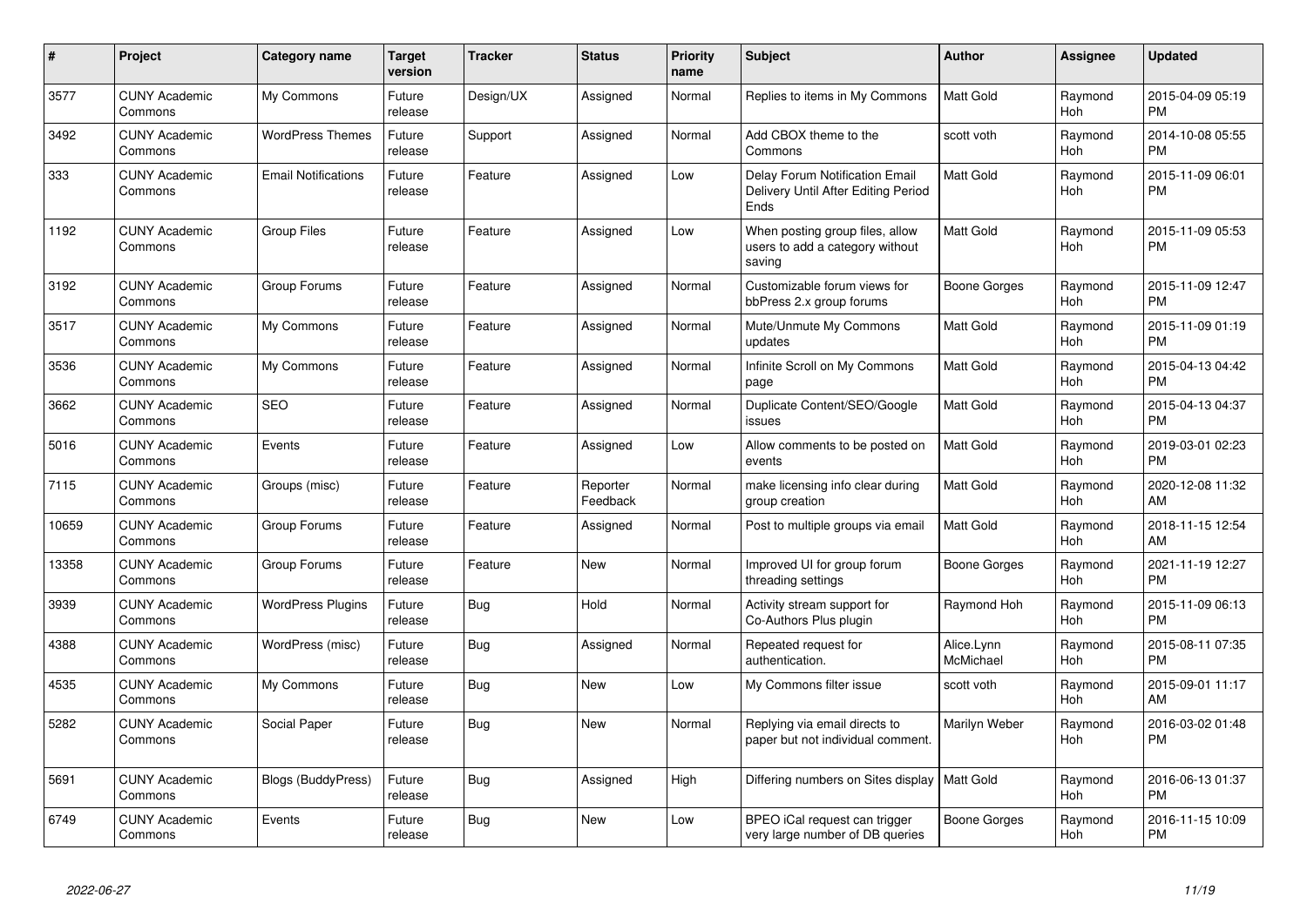| $\#$  | Project                         | Category name              | <b>Target</b><br>version | <b>Tracker</b> | <b>Status</b>        | <b>Priority</b><br>name | <b>Subject</b>                                                        | <b>Author</b>           | <b>Assignee</b>       | <b>Updated</b>                |
|-------|---------------------------------|----------------------------|--------------------------|----------------|----------------------|-------------------------|-----------------------------------------------------------------------|-------------------------|-----------------------|-------------------------------|
| 11243 | <b>CUNY Academic</b><br>Commons | BuddyPress (misc)          | Future<br>release        | <b>Bug</b>     | <b>New</b>           | Normal                  | Audit bp-custom.php                                                   | Raymond Hoh             | Raymond<br>Hoh        | 2022-04-26 11:59<br>AM        |
| 11971 | <b>CUNY Academic</b><br>Commons | <b>Email Notifications</b> | Future<br>release        | <b>Bug</b>     | Reporter<br>Feedback | Low                     | Pictures obscured in emailed post   Marilyn Weber<br>notifications    |                         | Raymond<br>Hoh        | 2019-11-21 01:14<br><b>PM</b> |
| 14496 | <b>CUNY Academic</b><br>Commons | Domain Mapping             | Future<br>release        | <b>Bug</b>     | <b>New</b>           | Normal                  | Mapped domain SSO uses<br>third-party cookies                         | Raymond Hoh             | Raymond<br><b>Hoh</b> | 2021-05-24 04:03<br><b>PM</b> |
| 497   | <b>CUNY Academic</b><br>Commons | <b>WordPress Plugins</b>   | Future<br>release        | Feature        | Assigned             | Normal                  | Drag and Drop Ordering on<br><b>Gallery Post Plugin</b>               | Matt Gold               | Ron Rennick           | 2015-11-09 06:18<br><b>PM</b> |
| 4221  | <b>CUNY Academic</b><br>Commons | Group Forums               | Future<br>release        | Design/UX      | Assigned             | Normal                  | Add 'Number of Posts' display<br>option to Forum page                 | Samantha Raddatz        | Samantha<br>Raddatz   | 2015-06-26 02:21<br><b>PM</b> |
| 4226  | <b>CUNY Academic</b><br>Commons | <b>BuddyPress Docs</b>     | Future<br>release        | Design/UX      | <b>New</b>           | Normal                  | Add option to connect a Doc with<br>a Group                           | Samantha Raddatz        | Samantha<br>Raddatz   | 2015-09-09 04:08<br><b>PM</b> |
| 4253  | <b>CUNY Academic</b><br>Commons | <b>Public Portfolio</b>    | Future<br>release        | Design/UX      | <b>New</b>           | Normal                  | Encourage users to add portfolio<br>content                           | Samantha Raddatz        | Samantha<br>Raddatz   | 2015-07-07 11:32<br>AM        |
| 4404  | <b>CUNY Academic</b><br>Commons | <b>Public Portfolio</b>    | Future<br>release        | Design/UX      | Assigned             | Normal                  | Change color of permissions info<br>on portfolio editing interface    | <b>Matt Gold</b>        | Samantha<br>Raddatz   | 2015-08-11 05:28<br><b>PM</b> |
| 4622  | <b>CUNY Academic</b><br>Commons | <b>Public Portfolio</b>    | Future<br>release        | Design/UX      | <b>New</b>           | Normal                  | <b>Profile Visibility Settings</b>                                    | Samantha Raddatz        | Samantha<br>Raddatz   | 2015-09-21 12:18<br><b>PM</b> |
| 5183  | <b>CUNY Academic</b><br>Commons | Social Paper               | Future<br>release        | Design/UX      | <b>New</b>           | Normal                  | Creating a new paper when<br>viewing an existing paper                | Raffi<br>Khatchadourian | Samantha<br>Raddatz   | 2016-02-02 12:09<br><b>PM</b> |
| 308   | <b>CUNY Academic</b><br>Commons | Registration               | Future<br>release        | Feature        | <b>New</b>           | Normal                  | Group recommendations for<br>signup process                           | Boone Gorges            | Samantha<br>Raddatz   | 2015-11-09 05:07<br><b>PM</b> |
| 310   | <b>CUNY Academic</b><br>Commons | BuddyPress (misc)          | Future<br>release        | Feature        | Assigned             | Low                     | <b>Friend Request Email</b>                                           | <b>Matt Gold</b>        | Samantha<br>Raddatz   | 2015-11-09 05:08<br><b>PM</b> |
| 481   | <b>CUNY Academic</b><br>Commons | Groups (misc)              | Future<br>release        | Feature        | Assigned             | Normal                  | ability to archive inactive groups<br>and blogs                       | Michael Mandiberg       | Samantha<br>Raddatz   | 2015-11-09 05:56<br><b>PM</b> |
| 653   | <b>CUNY Academic</b><br>Commons | Group Blogs                | Future<br>release        | Feature        | Assigned             | Normal                  | Redesign Integration of Groups<br>and Blogs                           | <b>Matt Gold</b>        | Samantha<br>Raddatz   | 2015-11-09 05:40<br><b>PM</b> |
| 1105  | <b>CUNY Academic</b><br>Commons | WordPress (misc)           | Future<br>release        | Feature        | Assigned             | Normal                  | Rephrase Blog Privacy Options                                         | Matt Gold               | Samantha<br>Raddatz   | 2015-11-09 06:19<br><b>PM</b> |
| 1456  | <b>CUNY Academic</b><br>Commons | Group Invitations          | Future<br>release        | Feature        | Reporter<br>Feedback | Low                     | Invite to Group Button from Profile   Matt Gold<br>Field              |                         | Samantha<br>Raddatz   | 2015-11-09 05:59<br><b>PM</b> |
| 3458  | <b>CUNY Academic</b><br>Commons | Groups (misc)              | Future<br>release        | Feature        | Assigned             | Normal                  | Filter Members of Group by<br>Campus                                  | Michael Smith           | Samantha<br>Raddatz   | 2014-09-26 08:32<br><b>PM</b> |
| 3473  | <b>CUNY Academic</b><br>Commons | User Experience            | Future<br>release        | Feature        | Assigned             | Normal                  | Commons profile: Add help info<br>about "Positions" replacing "title" | Keith Miyake            | Samantha<br>Raddatz   | 2015-11-09 02:28<br><b>PM</b> |
| 5050  | CUNY Academic<br>Commons        | Social Paper               | Future<br>release        | Feature        | <b>New</b>           | Low                     | Making comments visible in SP<br>editing mode (SP suggestion #1)      | Marilyn Weber           | Samantha<br>Raddatz   | 2019-09-17 11:10<br>PM        |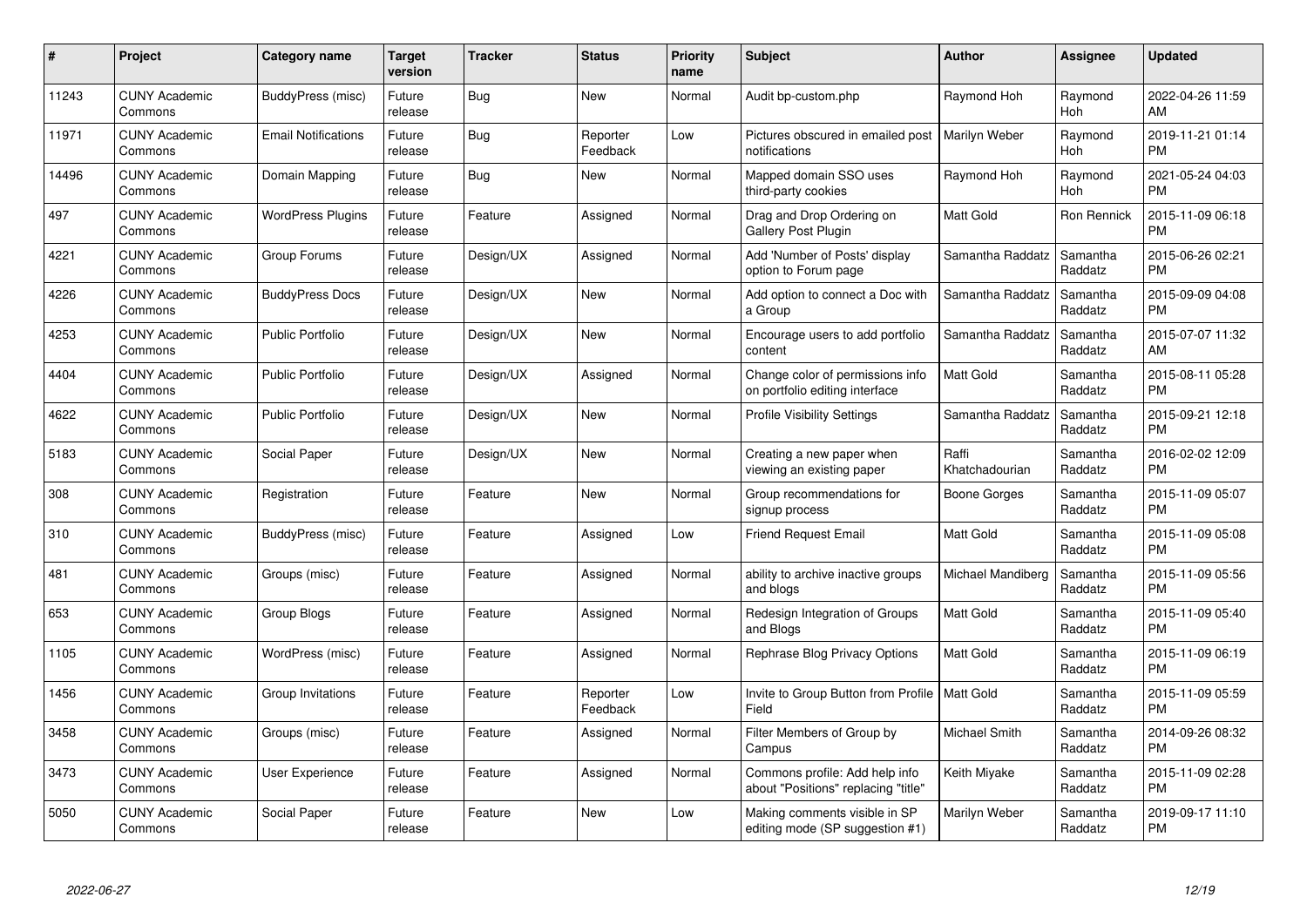| #     | Project                         | <b>Category name</b>        | Target<br>version | <b>Tracker</b> | <b>Status</b>        | <b>Priority</b><br>name | <b>Subject</b>                                                                                                                                        | <b>Author</b>    | <b>Assignee</b>     | <b>Updated</b>                |
|-------|---------------------------------|-----------------------------|-------------------|----------------|----------------------|-------------------------|-------------------------------------------------------------------------------------------------------------------------------------------------------|------------------|---------------------|-------------------------------|
| 5053  | <b>CUNY Academic</b><br>Commons | Social Paper                | Future<br>release | Feature        | <b>New</b>           | Low                     | Scrollable menu to add readers<br>(SP suggestion #4)                                                                                                  | Marilyn Weber    | Samantha<br>Raddatz | 2016-04-21 05:21<br><b>PM</b> |
| 5058  | <b>CUNY Academic</b><br>Commons | Social Paper                | Future<br>release | Feature        | <b>New</b>           | Low                     | Can there be a clearer signal that<br>even when comments have<br>already been made you add<br>comments by clicking on the side?<br>(SP suggestion #5) | Marilyn Weber    | Samantha<br>Raddatz | 2016-02-11 10:24<br><b>PM</b> |
| 5225  | <b>CUNY Academic</b><br>Commons | Registration                | Future<br>release | Feature        | Assigned             | Normal                  | On-boarding Issues                                                                                                                                    | Luke Waltzer     | Samantha<br>Raddatz | 2016-02-12 02:58<br><b>PM</b> |
| 5397  | <b>CUNY Academic</b><br>Commons | Social Paper                | Future<br>release | Feature        | New                  | Normal                  | frustrating to have to<br>enable/disable in SP                                                                                                        | Marilyn Weber    | Samantha<br>Raddatz | 2016-04-20 03:39<br><b>PM</b> |
| 4661  | <b>CUNY Academic</b><br>Commons | <b>User Experience</b>      | Future<br>release | <b>Bug</b>     | Assigned             | Normal                  | Simplify Events text                                                                                                                                  | Matt Gold        | Samantha<br>Raddatz | 2015-10-02 09:06<br><b>PM</b> |
| 10580 | <b>CUNY Academic</b><br>Commons | Information<br>Architecture | Future<br>release | Design/UX      | New                  | Normal                  | Primary nav item review                                                                                                                               | Boone Gorges     | Sara Cannon         | 2021-11-19 12:37<br><b>PM</b> |
| 5826  | <b>CUNY Academic</b><br>Commons | <b>WordPress Plugins</b>    | Future<br>release | Support        | Reporter<br>Feedback | Normal                  | <b>Remove Subscription Options</b><br>plugin from directory                                                                                           | Sarah Morgano    | Sarah<br>Morgano    | 2016-10-21 04:14<br><b>PM</b> |
| 4222  | <b>CUNY Academic</b><br>Commons | User Experience             | Future<br>release | Design/UX      | <b>New</b>           | Normal                  | Add information to 'Delete<br>Account' page                                                                                                           | Samantha Raddatz | scott voth          | 2015-06-26 11:35<br>AM        |
| 14787 | <b>CUNY Academic</b><br>Commons | <b>Plugin Packages</b>      | Future<br>release | Feature        | <b>New</b>           | Normal                  | Creating a "Design" plugin<br>package                                                                                                                 | Laurie Hurson    | scott voth          | 2022-04-27 04:56<br><b>PM</b> |
| 4635  | <b>CUNY Academic</b><br>Commons | Authentication              | Future<br>release | Feature        | <b>New</b>           | Normal                  | Allow non-WP authentication                                                                                                                           | Boone Gorges     | Sonja Leix          | 2019-03-01 02:05<br><b>PM</b> |
| 11789 | <b>CUNY Academic</b><br>Commons | Courses                     | Future<br>release | Feature        | <b>New</b>           | Normal                  | Ability to remove item from<br>Courses list                                                                                                           | Laurie Hurson    | Sonja Leix          | 2019-09-24 12:28<br><b>PM</b> |
| 11834 | <b>CUNY Academic</b><br>Commons | <b>Group Files</b>          | Future<br>release | Feature        | <b>New</b>           | Normal                  | Improved tools for managing<br>group file folders                                                                                                     | Boone Gorges     | Sonja Leix          | 2019-09-06 03:55<br><b>PM</b> |
| 5316  | <b>CUNY Academic</b><br>Commons | User Experience             | Future<br>release | Feature        | Assigned             | Normal                  | Prompt user email address<br>updates                                                                                                                  | Matt Gold        | Stephen Real        | 2016-12-21 03:30<br><b>PM</b> |
| 1423  | <b>CUNY Academic</b><br>Commons | BuddyPress (misc)           | Future<br>release | Feature        | Assigned             | Low                     | Show an avatar for pingback<br>comment activity items                                                                                                 | Boone Gorges     | <b>Tahir Butt</b>   | 2016-10-24 12:03<br><b>PM</b> |
| 3090  | <b>CUNY Academic</b><br>Commons | Twitter page                | Future<br>release | Feature        | Assigned             | Normal                  | Prevent Retweets from showing<br>up on Commons twitter page                                                                                           | <b>Matt Gold</b> | <b>Tahir Butt</b>   | 2016-10-24 11:31<br>AM        |
| 6426  | <b>CUNY Academic</b><br>Commons | Spam/Spam<br>Prevention     | Future<br>release | Feature        | Assigned             | Normal                  | Force captcha on all comments?                                                                                                                        | Matt Gold        | <b>Tahir Butt</b>   | 2016-10-24 02:06<br>PM        |
| 5581  | <b>CUNY Academic</b><br>Commons | Analytics                   | Future<br>release | Feature        | Assigned             | Normal                  | <b>Explore alternatives to Google</b><br>Analytics                                                                                                    | Matt Gold        | Valerie<br>Townsend | 2020-04-17 03:12<br><b>PM</b> |
| 10273 | <b>CUNY Academic</b><br>Commons | Registration                | Not tracked       | Support        | Reporter<br>Feedback | Normal                  | users combining CF and campus<br>address                                                                                                              | Marilyn Weber    |                     | 2019-09-18 10:58<br>AM        |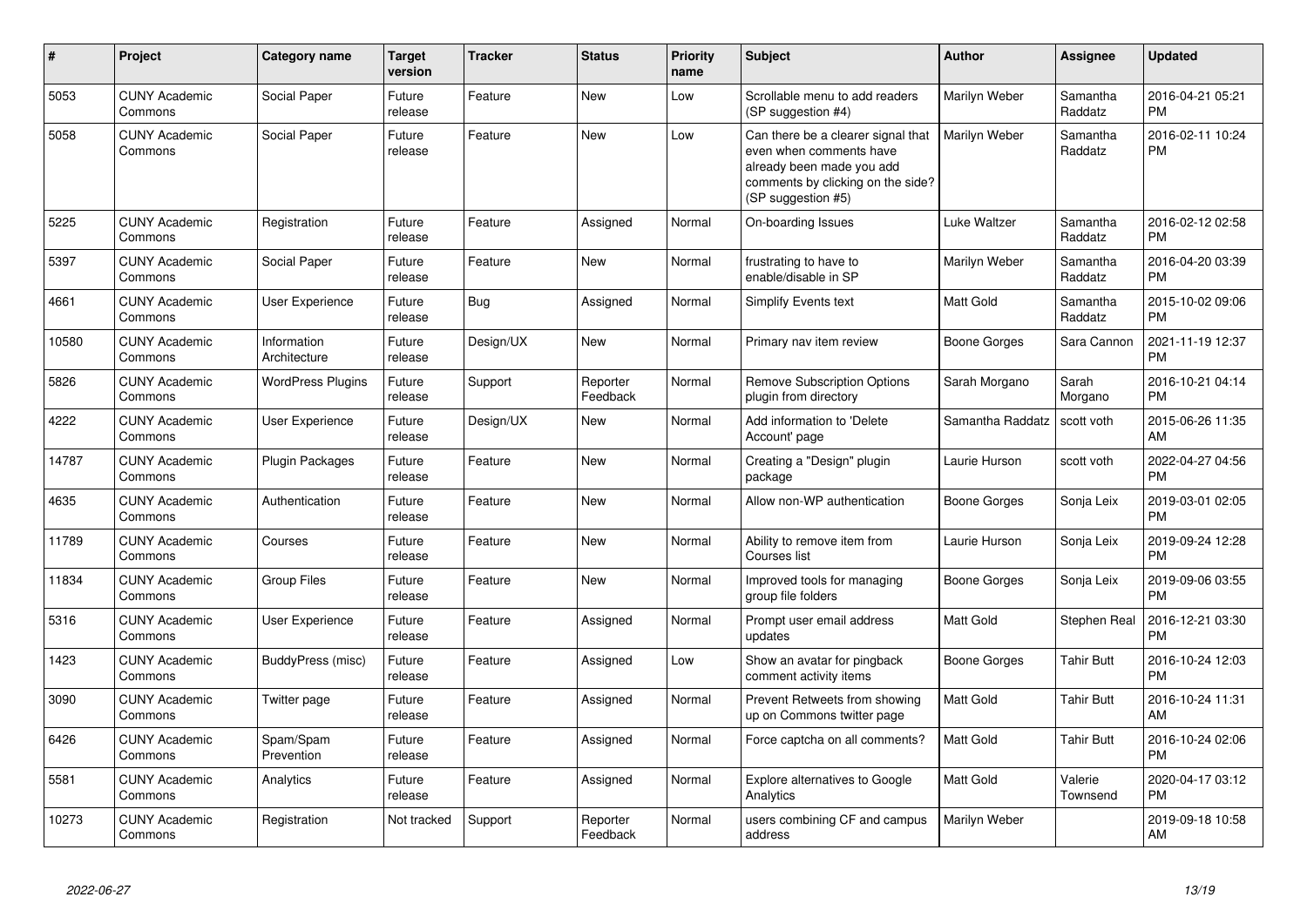| $\#$  | Project                         | <b>Category name</b>      | <b>Target</b><br>version | <b>Tracker</b> | <b>Status</b>        | <b>Priority</b><br>name | <b>Subject</b>                                                   | <b>Author</b> | <b>Assignee</b> | <b>Updated</b>                |
|-------|---------------------------------|---------------------------|--------------------------|----------------|----------------------|-------------------------|------------------------------------------------------------------|---------------|-----------------|-------------------------------|
| 10657 | <b>CUNY Academic</b><br>Commons |                           | Not tracked              | Support        | Reporter<br>Feedback | Normal                  | child theme problems                                             | Marilyn Weber |                 | 2018-11-08 01:19<br><b>PM</b> |
| 10982 | <b>CUNY Academic</b><br>Commons | Domain Mapping            | Not tracked              | Support        | Reporter<br>Feedback | Normal                  | <b>CNAME</b> question                                            | scott voth    |                 | 2019-01-22 04:29<br><b>PM</b> |
| 11509 | <b>CUNY Academic</b><br>Commons |                           | Not tracked              | Support        | Reporter<br>Feedback | Normal                  | deleted Page causing a Menu<br>problem?                          | Marilyn Weber |                 | 2019-06-04 09:54<br>AM        |
| 11519 | <b>CUNY Academic</b><br>Commons |                           | Not tracked              | Support        | Assigned             | Normal                  | comment option not appearing                                     | Marilyn Weber |                 | 2019-09-24 10:28<br>AM        |
| 11771 | <b>CUNY Academic</b><br>Commons |                           | Not tracked              | Support        | Reporter<br>Feedback | Normal                  | post displays in sections                                        | Marilyn Weber |                 | 2019-08-20 10:34<br>AM        |
| 11787 | <b>CUNY Academic</b><br>Commons |                           | Not tracked              | Support        | Reporter<br>Feedback | Normal                  | automated comments notifications<br>on ZenDesk                   | Marilyn Weber |                 | 2019-08-26 06:18<br><b>PM</b> |
| 11848 | <b>CUNY Academic</b><br>Commons |                           | Not tracked              | Support        | Hold                 | Normal                  | a Dean of Faculty wants to share<br>a large file                 | Marilyn Weber |                 | 2019-09-24 08:44<br>AM        |
| 12328 | <b>CUNY Academic</b><br>Commons |                           | Not tracked              | Support        | New                  | Normal                  | Sign up Code for Non-CUNY<br>Faculty                             | Laurie Hurson |                 | 2020-01-28 10:25<br>AM        |
| 12350 | <b>CUNY Academic</b><br>Commons | <b>Blogs (BuddyPress)</b> | Not tracked              | Support        | Reporter<br>Feedback | Normal                  | <b>URL</b> creation problem                                      | Marilyn Weber |                 | 2020-02-03 11:27<br>AM        |
| 12352 | <b>CUNY Academic</b><br>Commons |                           | Not tracked              | Support        | New                  | Normal                  | 'posts list" page builder block<br>option                        | Marilyn Weber |                 | 2020-02-03 01:29<br><b>PM</b> |
| 13034 | <b>CUNY Academic</b><br>Commons |                           | Not tracked              | Support        | Reporter<br>Feedback | Normal                  | a site is asking people to join the<br>Commons to get a download | Marilyn Weber |                 | 2020-07-12 07:23<br>AM        |
| 13255 | <b>CUNY Academic</b><br>Commons |                           | Not tracked              | Support        | Reporter<br>Feedback | Normal                  | Accessibility problems                                           | Marilyn Weber |                 | 2020-09-01 05:48<br><b>PM</b> |
| 13975 | <b>CUNY Academic</b><br>Commons | Social Paper              | Not tracked              | Support        | Reporter<br>Feedback | Normal                  | can't approve comments on<br>Social Paper paper                  | Marilyn Weber |                 | 2021-02-12 09:33<br>AM        |
| 14074 | <b>CUNY Academic</b><br>Commons | WordPress (misc)          | Not tracked              | Support        | Reporter<br>Feedback | Normal                  | page password protection<br>problem                              | Marilyn Weber |                 | 2021-03-02 11:03<br>AM        |
| 14398 | <b>CUNY Academic</b><br>Commons |                           | Not tracked              | Support        | Reporter<br>Feedback | Normal                  | Events plug-in notification<br>problem                           | Marilyn Weber |                 | 2021-05-11 11:21<br>AM        |
| 14538 | <b>CUNY Academic</b><br>Commons |                           | Not tracked              | Support        | Reporter<br>Feedback | Normal                  | Weebly To Commons                                                | Laurie Hurson |                 | 2021-09-14 10:47<br>AM        |
| 14842 | <b>CUNY Academic</b><br>Commons |                           | Not tracked              | Support        | Reporter<br>Feedback | Normal                  | Question about widgets and block<br>editor                       | Gina Cherry   |                 | 2021-10-06 03:01<br><b>PM</b> |
| 14900 | <b>CUNY Academic</b><br>Commons |                           | Not tracked              | Support        | Reporter<br>Feedback | Normal                  | previous theme?                                                  | Marilyn Weber |                 | 2021-10-25 10:31<br>AM        |
| 14911 | <b>CUNY Academic</b><br>Commons | <b>WordPress Themes</b>   | Not tracked              | Support        | <b>New</b>           | Normal                  | Twentytwentyone theme                                            | Marilyn Weber |                 | 2021-10-28 10:37<br>AM        |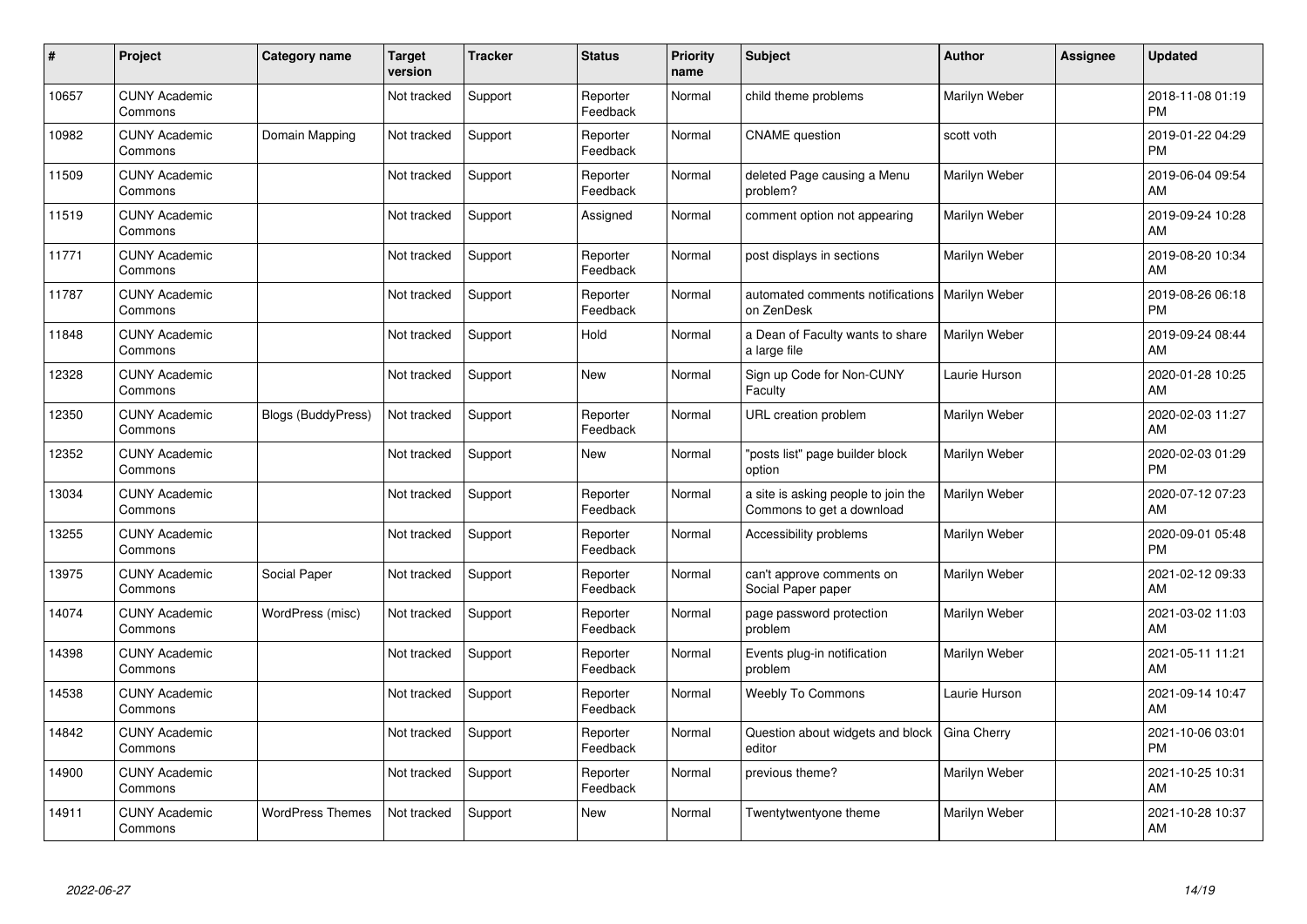| #     | Project                         | <b>Category name</b>           | <b>Target</b><br>version | <b>Tracker</b> | <b>Status</b>        | <b>Priority</b><br>name | <b>Subject</b>                                                                                | <b>Author</b>           | <b>Assignee</b> | <b>Updated</b>                |
|-------|---------------------------------|--------------------------------|--------------------------|----------------|----------------------|-------------------------|-----------------------------------------------------------------------------------------------|-------------------------|-----------------|-------------------------------|
| 15176 | <b>CUNY Academic</b><br>Commons |                                | Not tracked              | Support        | Reporter<br>Feedback | Normal                  | Archiving Q Writing & Old<br>Wordpress Sites on the Commons                                   | Laurie Hurson           |                 | 2022-02-08 10:28<br>AM        |
| 15816 | <b>CUNY Academic</b><br>Commons |                                | Not tracked              | Support        | New                  | Normal                  | slow loading at SPS                                                                           | Marilyn Weber           |                 | 2022-04-05 01:26<br><b>PM</b> |
| 11077 | <b>CUNY Academic</b><br>Commons | Events                         | Not tracked              | Feature        | Reporter<br>Feedback | Normal                  | Show event category description<br>in event list view                                         | Raffi<br>Khatchadourian |                 | 2019-02-12 10:38<br><b>PM</b> |
| 13912 | <b>CUNY Academic</b><br>Commons |                                | Not tracked              | Feature        | Hold                 | Low                     | posting "missed schedule"                                                                     | Marilyn Weber           |                 | 2021-02-23 10:46<br>AM        |
| 15923 | <b>CUNY Academic</b><br>Commons |                                | Not tracked              | Feature        | Reporter<br>Feedback | Normal                  | <b>Bellows Plugin Adjustments</b>                                                             | Laurie Hurson           |                 | 2022-04-20 10:10<br>AM        |
| 10769 | <b>CUNY Academic</b><br>Commons | <b>WordPress Themes</b>        | Not tracked              | Bug            | Reporter<br>Feedback | Normal                  | 2011 Theme Sidebar                                                                            | Mark Webb               |                 | 2018-12-04 04:09<br><b>PM</b> |
| 11120 | <b>CUNY Academic</b><br>Commons | <b>WordPress Plugins</b>       | Not tracked              | <b>Bug</b>     | Reporter<br>Feedback | Normal                  | Events Manager Events Not<br>Showing Up                                                       | Mark Webb               |                 | 2019-02-27 04:10<br><b>PM</b> |
| 11415 | <b>CUNY Academic</b><br>Commons | <b>WordPress Plugins</b>       | Not tracked              | Bug            | Reporter<br>Feedback | Normal                  | <b>Blog Subscriptions in Jetpack</b>                                                          | Laurie Hurson           |                 | 2019-05-14 10:34<br>AM        |
| 11556 | <b>CUNY Academic</b><br>Commons | Courses                        | Not tracked              | <b>Bug</b>     | Reporter<br>Feedback | Normal                  | Instructor name given in course<br>listing                                                    | Tom Harbison            |                 | 2019-06-25 04:12<br><b>PM</b> |
| 12198 | <b>CUNY Academic</b><br>Commons |                                | Not tracked              | Bug            | Reporter<br>Feedback | Normal                  | Duplicate listing in My Sites                                                                 | Tom Harbison            |                 | 2019-12-09 05:50<br><b>PM</b> |
| 12360 | <b>CUNY Academic</b><br>Commons | <b>WordPress Themes</b>        | Not tracked              | Bug            | Reporter<br>Feedback | Normal                  | site just says "DANTE We are<br>currently in maintenance mode,<br>please check back shortly." | Marilyn Weber           |                 | 2020-02-04 12:13<br><b>PM</b> |
| 12436 | <b>CUNY Academic</b><br>Commons |                                | Not tracked              | Bug            | Assigned             | Normal                  | Nightly system downtime                                                                       | Boone Gorges            |                 | 2020-08-01 09:30<br>AM        |
| 14629 | <b>CUNY Academic</b><br>Commons |                                | Not tracked              | Bug            | Reporter<br>Feedback | Normal                  | Possible Post Order Bug?                                                                      | <b>Syelle Graves</b>    |                 | 2021-09-14 10:47<br>AM        |
| 15210 | <b>CUNY Academic</b><br>Commons | Analytics                      | Not tracked              | Design/UX      | New                  | Normal                  | Google Analytics improvements                                                                 | Colin McDonald          | Boone<br>Gorges | 2022-05-24 10:47<br>AM        |
| 14504 | <b>CUNY Academic</b><br>Commons |                                | Not tracked              | Publicity      | Reporter<br>Feedback | Normal                  | Adding showcases to home page<br>menu                                                         | Laurie Hurson           | Boone<br>Gorges | 2022-01-19 03:26<br><b>PM</b> |
| 9941  | <b>CUNY Academic</b><br>Commons | Wiki                           | Not tracked              | Support        | Assigned             | Normal                  | Wiki functionality                                                                            | <b>Matt Gold</b>        | Boone<br>Gorges | 2018-06-26 10:57<br>AM        |
| 11386 | <b>CUNY Academic</b><br>Commons | WordPress - Media              | Not tracked              | Support        | Reporter<br>Feedback | Normal                  | disappearing images                                                                           | scott voth              | Boone<br>Gorges | 2019-05-14 10:32<br>AM        |
| 11449 | <b>CUNY Academic</b><br>Commons | WordPress - Media              | Not tracked              | Support        | Reporter<br>Feedback | Normal                  | Cloning Media Library for JITP<br>from Staging to Production Site                             | Patrick DeDauw          | Boone<br>Gorges | 2019-05-13 12:00<br><b>PM</b> |
| 3230  | <b>CUNY Academic</b><br>Commons | Internal Tools and<br>Workflow | Not tracked              | Feature        | Assigned             | High                    | Scripts for quicker<br>provisioning/updating of<br>development environments                   | <b>Boone Gorges</b>     | Boone<br>Gorges | 2016-01-26 04:54<br>PM        |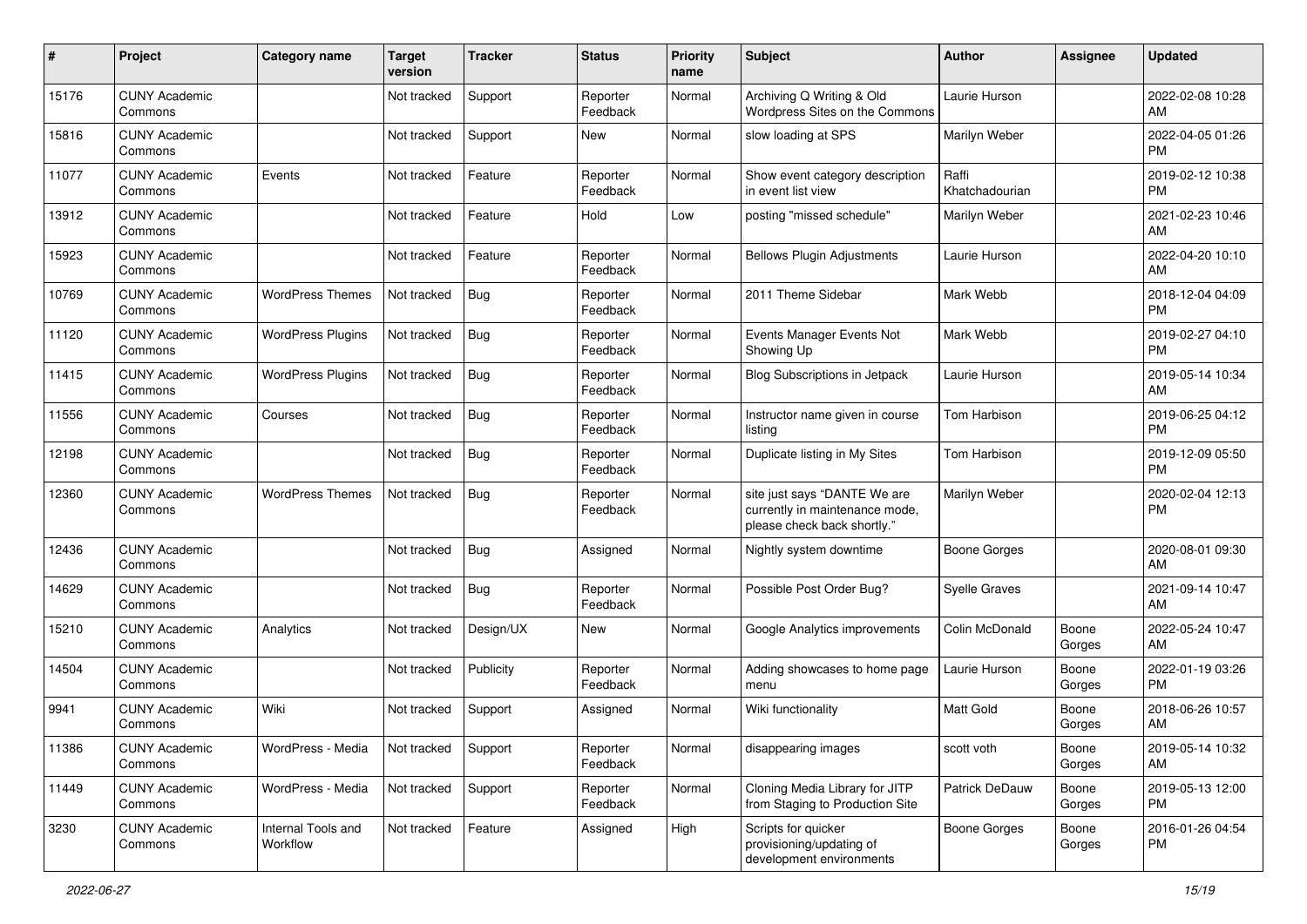| #     | <b>Project</b>                  | <b>Category name</b>       | Target<br>version | Tracker       | <b>Status</b>        | <b>Priority</b><br>name | <b>Subject</b>                                                               | <b>Author</b>           | Assignee           | <b>Updated</b>                |
|-------|---------------------------------|----------------------------|-------------------|---------------|----------------------|-------------------------|------------------------------------------------------------------------------|-------------------------|--------------------|-------------------------------|
| 3615  | <b>CUNY Academic</b><br>Commons | Redmine                    | Not tracked       | Feature       | New                  | Low                     | Create Redmine issues via emai                                               | Dominic Giglio          | Boone<br>Gorges    | 2017-11-16 11:36<br>AM        |
| 12911 | <b>CUNY Academic</b><br>Commons |                            | Not tracked       | Feature       | <b>New</b>           | Normal                  | Block access to xmlrpc.php based<br>on User-Agent                            | <b>Boone Gorges</b>     | Boone<br>Gorges    | 2020-06-09 05:12<br><b>PM</b> |
| 9515  | <b>CUNY Academic</b><br>Commons | <b>WordPress Plugins</b>   | Not tracked       | Bug           | Reporter<br>Feedback | Normal                  | Text to Speech plugin - "More<br>Slowly" checkbox not working                | scott voth              | Boone<br>Gorges    | 2018-06-13 02:26<br><b>PM</b> |
| 9979  | <b>CUNY Academic</b><br>Commons | <b>Email Notifications</b> | Not tracked       | <b>Bug</b>    | Reporter<br>Feedback | Normal                  | Reports of slow email activation<br>emails                                   | <b>Matt Gold</b>        | Boone<br>Gorges    | 2018-08-29 09:40<br><b>PM</b> |
| 10040 | <b>CUNY Academic</b><br>Commons | WordPress (misc)           | Not tracked       | <b>Bug</b>    | Reporter<br>Feedback | Normal                  | User doesn't see full list of themes                                         | <b>Matt Gold</b>        | Boone<br>Gorges    | 2018-07-25 10:12<br>AM        |
| 10678 | <b>CUNY Academic</b><br>Commons |                            | Not tracked       | Bug           | Reporter<br>Feedback | High                    | Newsletter Plugin Not Sending<br><b>Out Newsletters</b>                      | Mark Webb               | Boone<br>Gorges    | 2019-09-16 09:38<br><b>PM</b> |
| 10794 | <b>CUNY Academic</b><br>Commons | Performance                | Not tracked       | <b>Bug</b>    | New                  | Normal                  | Memcached connection<br>occasionally breaks                                  | <b>Boone Gorges</b>     | Boone<br>Gorges    | 2018-12-06 03:30<br><b>PM</b> |
| 12438 | <b>CUNY Academic</b><br>Commons | Courses                    | Not tracked       | Bug           | <b>New</b>           | Normal                  | Site appearing twice                                                         | Laurie Hurson           | Boone<br>Gorges    | 2020-02-18 01:34<br><b>PM</b> |
| 13949 | <b>CUNY Academic</b><br>Commons |                            | Not tracked       | Bug           | <b>New</b>           | Normal                  | Continued debugging of runaway<br>MySQL connections                          | <b>Matt Gold</b>        | Boone<br>Gorges    | 2021-09-14 10:42<br>AM        |
| 14483 | <b>CUNY Academic</b><br>Commons | WordPress - Media          | Not tracked       | <b>Bug</b>    | Reporter<br>Feedback | Normal                  | <b>Wordpress PDF Embed Stopped</b><br>Working after JITP Media Clone         | Patrick DeDauw          | Boone<br>Gorges    | 2021-05-20 01:51<br><b>PM</b> |
| 15242 | <b>CUNY Academic</b><br>Commons | Performance                | Not tracked       | Bug           | Reporter<br>Feedback | Normal                  | Slugist site                                                                 | Raffi<br>Khatchadourian | Boone<br>Gorges    | 2022-02-07 11:14<br>AM        |
| 14475 | <b>CUNY Academic</b><br>Commons |                            | Not tracked       | Publicity     | New                  | Normal                  | OER Showcase Page                                                            | Laurie Hurson           | Laurie Hurson      | 2021-09-14 10:46<br>AM        |
| 8666  | <b>CUNY Academic</b><br>Commons | Teaching                   | Not tracked       | Documentation | Assigned             | Normal                  | Create Teaching on the<br>Commons Resource Page                              | <b>Matt Gold</b>        | Laurie Hurson      | 2019-09-23 03:16<br><b>PM</b> |
| 11517 | <b>CUNY Academic</b><br>Commons |                            | Not tracked       | Feature       | Assigned             | Normal                  | wp-accessibility plugin should not<br>strip 'target="_blank" by default      | Boone Gorges            | Laurie Hurson      | 2019-09-24 09:57<br>AM        |
| 11879 | <b>CUNY Academic</b><br>Commons |                            | Not tracked       | Bug           | <b>New</b>           | Normal                  | Hypothesis comments appearing<br>on multiple, different pdfs across<br>blogs | Laurie Hurson           | Laurie Hurson      | 2019-09-19 02:39<br><b>PM</b> |
| 2666  | <b>CUNY Academic</b><br>Commons | About page                 | Not tracked       | Documentation | Assigned             | Normal                  | <b>Update About Text</b>                                                     | Chris Stein             | Luke Waltzer       | 2016-03-04 11:19<br>AM        |
| 6298  | <b>CUNY Academic</b><br>Commons | User Experience            | Not tracked       | Design/UX     | Assigned             | Normal                  | Examine data from survey                                                     | Matt Gold               | Margaret<br>Galvan | 2016-10-14 12:16<br><b>PM</b> |
| 12392 | <b>CUNY Academic</b><br>Commons | Help/Codex                 | Not tracked       | Documentation | <b>New</b>           | Normal                  | <b>Updates to Common Commons</b><br>Questions on Help Page                   | scott voth              | Margaret<br>Galvan | 2020-02-11 10:53<br>AM        |
| 7828  | <b>CUNY Academic</b><br>Commons |                            | Not tracked       | Feature       | Assigned             | Normal                  | Theme Assessment 2017                                                        | Margaret Galvan         | Margaret<br>Galvan | 2017-05-02 10:41<br><b>PM</b> |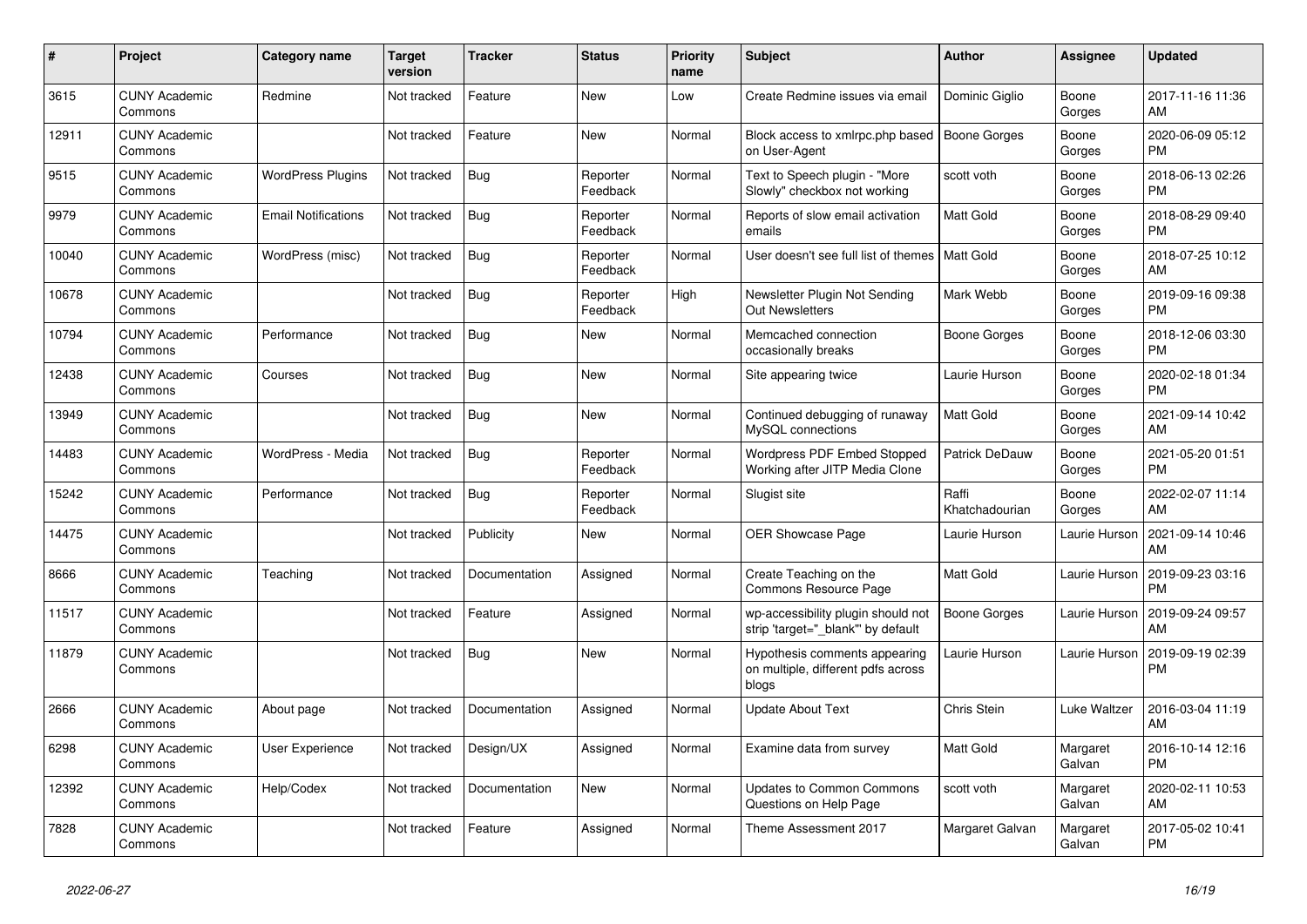| #     | Project                         | <b>Category name</b>     | <b>Target</b><br>version | <b>Tracker</b> | <b>Status</b>        | <b>Priority</b><br>name | Subject                                                                               | <b>Author</b>           | <b>Assignee</b>    | <b>Updated</b>                |
|-------|---------------------------------|--------------------------|--------------------------|----------------|----------------------|-------------------------|---------------------------------------------------------------------------------------|-------------------------|--------------------|-------------------------------|
| 12382 | <b>CUNY Academic</b><br>Commons | Membership               | Not tracked              | Support        | <b>New</b>           | Normal                  | Email request change                                                                  | Marilyn Weber           | Marilyn<br>Weber   | 2020-02-06 12:56<br><b>PM</b> |
| 8837  | <b>CUNY Academic</b><br>Commons |                          | Not tracked              | Feature        | Assigned             | Normal                  | Create a form to request info from<br>people requesting premium<br>themes and plugins | <b>Matt Gold</b>        | Marilyn<br>Weber   | 2017-11-14 03:35<br><b>PM</b> |
| 9420  | <b>CUNY Academic</b><br>Commons | cuny.is                  | Not tracked              | Feature        | <b>New</b>           | Normal                  | Request for http://cuny.is/streams                                                    | Raffi<br>Khatchadourian | Marilyn<br>Weber   | 2018-04-02 10:08<br>AM        |
| 9015  | <b>CUNY Academic</b><br>Commons | Groups (misc)            | Not tracked              | Outreach       | Assigned             | Normal                  | Email group admins the email<br>addresses of their groups                             | Matt Gold               | Matt Gold          | 2018-01-02 09:54<br>AM        |
| 2175  | <b>CUNY Academic</b><br>Commons | WordPress (misc)         | Not tracked              | Support        | Assigned             | Normal                  | Subscibe 2 vs. Jetpack<br>subscription options                                        | local admin             | <b>Matt Gold</b>   | 2016-01-26 04:58<br><b>PM</b> |
| 8607  | <b>CUNY Academic</b><br>Commons |                          | Not tracked              | Support        | <b>New</b>           | Normal                  | Paypal?                                                                               | Marilyn Weber           | Matt Gold          | 2018-05-15 01:37<br><b>PM</b> |
| 10839 | <b>CUNY Academic</b><br>Commons | About page               | Not tracked              | Support        | <b>New</b>           | Normal                  | <b>Mission Statement Needs</b><br>Revision                                            | scott voth              | <b>Matt Gold</b>   | 2018-12-26 10:58<br>AM        |
| 11493 | <b>CUNY Academic</b><br>Commons | Domain Mapping           | Not tracked              | Support        | Reporter<br>Feedback | Normal                  | Domain Mapping Request - Talia<br>Schaffer                                            | scott voth              | <b>Matt Gold</b>   | 2019-08-06 08:39<br>AM        |
| 11545 | <b>CUNY Academic</b><br>Commons | <b>WordPress Plugins</b> | Not tracked              | Support        | <b>New</b>           | Normal                  | Twitter searches in WordPress                                                         | Gina Cherry             | Matt Gold          | 2019-09-23 01:03<br><b>PM</b> |
| 12484 | <b>CUNY Academic</b><br>Commons |                          | Not tracked              | Support        | Reporter<br>Feedback | Normal                  | Sign up Code for COIL Course<br>starting in March                                     | Laurie Hurson           | Matt Gold          | 2020-03-02 02:26<br><b>PM</b> |
| 3657  | <b>CUNY Academic</b><br>Commons | WordPress (misc)         | Not tracked              | Feature        | <b>New</b>           | Normal                  | Create alert for GC email<br>addresses                                                | <b>Matt Gold</b>        | Matt Gold          | 2016-04-14 11:29<br><b>PM</b> |
| 8898  | <b>CUNY Academic</b><br>Commons | Social Paper             | Not tracked              | Feature        | Assigned             | Normal                  | Usage data on docs and social<br>paper                                                | Matt Gold               | Matt Gold          | 2017-11-16 11:32<br>AM        |
| 4972  | <b>CUNY Academic</b><br>Commons | Analytics                | Not tracked              | Bug            | <b>New</b>           | Normal                  | <b>Newsletter Analytics</b>                                                           | Stephen Real            | <b>Matt Gold</b>   | 2015-12-09 12:54<br><b>PM</b> |
| 8902  | <b>CUNY Academic</b><br>Commons | Design                   | Not tracked              | Feature        | Assigned             | Normal                  | Report back on research on<br><b>BuddyPress themes</b>                                | <b>Matt Gold</b>        | Michael Smith      | 2017-11-10 12:31<br><b>PM</b> |
| 11393 | <b>CUNY Academic</b><br>Commons |                          | Not tracked              | Publicity      | <b>New</b>           | Normal                  | After 1.15 release, ceate a hero<br>slide and post about adding a site<br>to a group  | scott voth              | Patrick<br>Sweeney | 2019-05-14 10:32<br>AM        |
| 3369  | <b>CUNY Academic</b><br>Commons | Reply By Email           | Not tracked              | Outreach       | Hold                 | Normal                  | Release reply by email to WP<br>plugin directory                                      | Matt Gold               | Raymond<br>Hoh     | 2016-03-01 12:46<br><b>PM</b> |
| 9729  | <b>CUNY Academic</b><br>Commons | SEO                      | Not tracked              | Support        | New                  | Normal                  | 503 Errors showing on<br>newlaborforum.cuny.edu                                       | Diane Krauthamer        | Raymond<br>Hoh     | 2018-05-22 04:48<br><b>PM</b> |
| 11149 | <b>CUNY Academic</b><br>Commons |                          | Not tracked              | Support        | Reporter<br>Feedback | Normal                  | comments getting blocked                                                              | Marilyn Weber           | Raymond<br>Hoh     | 2019-03-26 11:40<br>AM        |
| 11624 | <b>CUNY Academic</b><br>Commons | WordPress (misc)         | Not tracked              | Support        | New                  | Normal                  | Change pages into posts or swap<br>database for a Commons site?                       | Stephen Klein           | Raymond<br>Hoh     | 2019-07-09 11:04<br>AM        |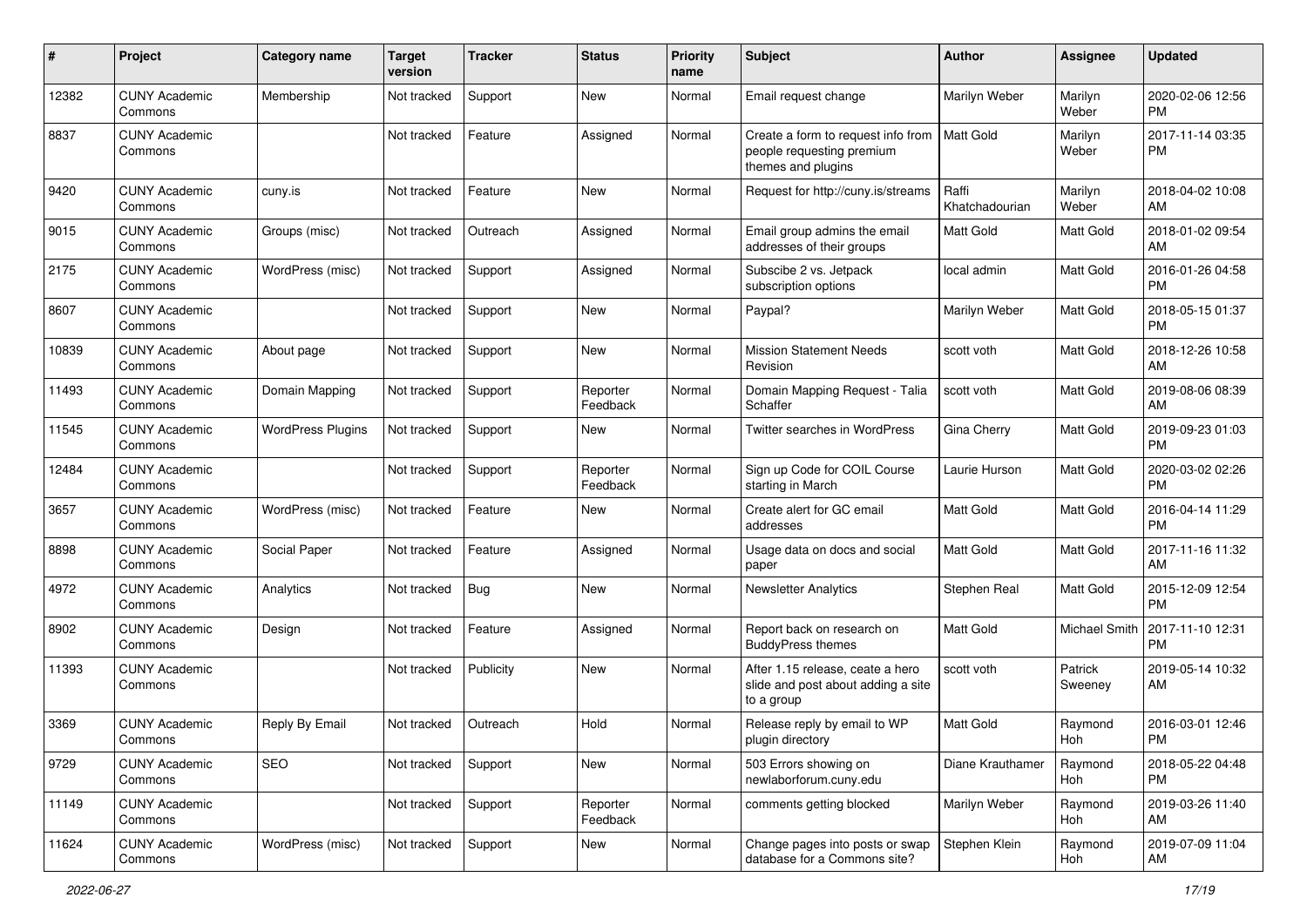| #     | <b>Project</b>                  | <b>Category name</b>     | <b>Target</b><br>version | Tracker    | <b>Status</b>        | <b>Priority</b><br>name | <b>Subject</b>                                                        | <b>Author</b>    | Assignee              | <b>Updated</b>                |
|-------|---------------------------------|--------------------------|--------------------------|------------|----------------------|-------------------------|-----------------------------------------------------------------------|------------------|-----------------------|-------------------------------|
| 12004 | <b>CUNY Academic</b><br>Commons |                          | Not tracked              | Support    | Reporter<br>Feedback | Normal                  | Notifications for spam blog<br>comments                               | Gina Cherry      | Raymond<br>Hoh        | 2019-11-01 12:05<br><b>PM</b> |
| 12741 | <b>CUNY Academic</b><br>Commons | <b>WordPress Plugins</b> | Not tracked              | Support    | Reporter<br>Feedback | Normal                  | Tableau Public Viz Block                                              | Marilyn Weber    | Raymond<br>Hoh        | 2020-05-12 11:00<br>AM        |
| 13286 | <b>CUNY Academic</b><br>Commons |                          | Not tracked              | Support    | New                  | Normal                  | problem connecting with<br><b>WordPress app</b>                       | Marilyn Weber    | Raymond<br><b>Hoh</b> | 2020-09-08 11:16<br>AM        |
| 14983 | <b>CUNY Academic</b><br>Commons | WordPress (misc)         | Not tracked              | Support    | Reporter<br>Feedback | Normal                  | "Read More" tag not working                                           | Rebecca Krisel   | Raymond<br>Hoh        | 2021-11-23 01:17<br><b>PM</b> |
| 14994 | <b>CUNY Academic</b><br>Commons | cdev.gc.cuny.edu         | Not tracked              | Support    | In Progress          | Normal                  | Clear Cache on CDEV                                                   | scott voth       | Raymond<br>Hoh        | 2021-12-07 03:51<br><b>PM</b> |
| 8976  | <b>CUNY Academic</b><br>Commons | Reply By Email           | Not tracked              | Feature    | Assigned             | Normal                  | Package RBE new topics<br>posting?                                    | Matt Gold        | Raymond<br><b>Hoh</b> | 2017-12-04 02:34<br><b>PM</b> |
| 6644  | <b>CUNY Academic</b><br>Commons |                          | Not tracked              | Bug        | Reporter<br>Feedback | High                    | White Screen at Login Pge                                             | Luke Waltzer     | Raymond<br>Hoh        | 2016-11-21 10:34<br><b>PM</b> |
| 6671  | <b>CUNY Academic</b><br>Commons | Reply By Email           | Not tracked              | <b>Bug</b> | Assigned             | Normal                  | "Post too often" RBE error<br>message                                 | Matt Gold        | Raymond<br>Hoh        | 2016-11-11 09:55<br>AM        |
| 6995  | <b>CUNY Academic</b><br>Commons | Home Page                | Not tracked              | <b>Bug</b> | Assigned             | Normal                  | member filter on homepage not<br>working                              | <b>Matt Gold</b> | Raymond<br>Hoh        | 2016-12-11 09:46<br><b>PM</b> |
| 7928  | <b>CUNY Academic</b><br>Commons | Group Forums             | Not tracked              | Bug        | <b>New</b>           | Normal                  | Duplicate Forum post                                                  | Luke Waltzer     | Raymond<br><b>Hoh</b> | 2017-04-11 09:27<br><b>PM</b> |
| 8991  | <b>CUNY Academic</b><br>Commons | Reply By Email           | Not tracked              | Bug        | Hold                 | Normal                  | RBE duplicate email message<br>issue                                  | Matt Gold        | Raymond<br>Hoh        | 2018-02-18 08:53<br><b>PM</b> |
| 9060  | <b>CUNY Academic</b><br>Commons | Commons In A Box         | Not tracked              | Bug        | Hold                 | Normal                  | Problems with CBox image library<br>upload                            | Lisa Rhody       | Raymond<br>Hoh        | 2018-01-10 03:26<br><b>PM</b> |
| 9346  | <b>CUNY Academic</b><br>Commons | WordPress (misc)         | Not tracked              | Bug        | <b>New</b>           | Normal                  | Clone cetls.bmcc.cuny.edu for<br>development                          | Owen Roberts     | Raymond<br><b>Hoh</b> | 2018-03-06 05:35<br><b>PM</b> |
| 10262 | <b>CUNY Academic</b><br>Commons |                          | Not tracked              | <b>Bug</b> | Reporter<br>Feedback | Normal                  | Newsletter Plugin: Broken Image<br>at Bottom of All Newsletters       | Mark Webb        | Raymond<br>Hoh        | 2018-08-30 05:17<br><b>PM</b> |
| 13328 | <b>CUNY Academic</b><br>Commons | Group Forums             | Not tracked              | Bug        | Reporter<br>Feedback | Normal                  | cross-posting in two related<br>groups                                | Marilyn Weber    | Raymond<br><b>Hoh</b> | 2020-09-15 10:39<br><b>PM</b> |
| 13430 | <b>CUNY Academic</b><br>Commons | Reply By Email           | Not tracked              | <b>Bug</b> | <b>New</b>           | Normal                  | Delay in RBE                                                          | Luke Waltzer     | Raymond<br>Hoh        | 2020-10-13 11:16<br>AM        |
| 4027  | <b>CUNY Academic</b><br>Commons | Commons In A Box         | Not tracked              | Design/UX  | Assigned             | Normal                  | Usability review of CBOX update<br>procedures                         | Matt Gold        | Samantha<br>Raddatz   | 2015-05-11 06:36<br><b>PM</b> |
| 4235  | <b>CUNY Academic</b><br>Commons |                          | Not tracked              | Design/UX  | Assigned             | Normal                  | Explore user experience around<br>comments on forum topics vs<br>docs | Matt Gold        | Samantha<br>Raddatz   | 2015-07-21 10:23<br>AM        |
| 5298  | <b>CUNY Academic</b><br>Commons |                          | Not tracked              | Publicity  | <b>New</b>           | Normal                  | Survey Pop-Up Text                                                    | Samantha Raddatz | Samantha<br>Raddatz   | 2016-03-22 12:27<br><b>PM</b> |